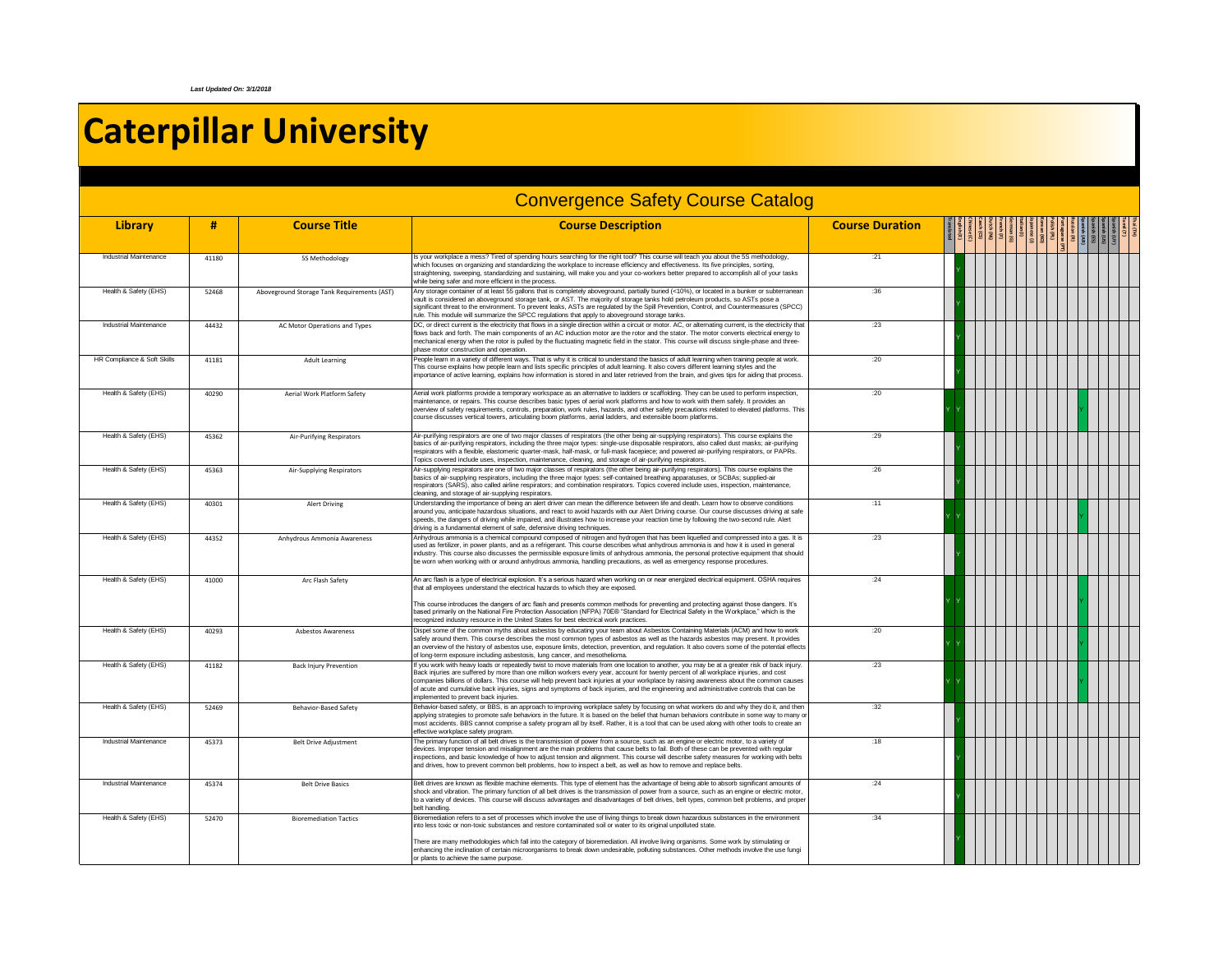| Health & Safety (EHS)       | 45375 | <b>Blocking and Cribbing for Heavy Equipment</b> | Blocking and cribbing is a phrase which describes a variety of procedures used to stabilize heavy equipment, or large components of heavy<br>equipment, during maintenance. Blocking refers to any of a number of methods for securing a machine, or part of a machine, while it is<br>being worked on. Cribbing refers to the technique of stacking a group of uniform blocks to create a temporary, but sturdy, elevated<br>structure capable of supporting a heavy load. This course describes equipment and guidelines for successful blocking and cribbing<br>operations.                                                                                                                                                               | :21   |  |
|-----------------------------|-------|--------------------------------------------------|----------------------------------------------------------------------------------------------------------------------------------------------------------------------------------------------------------------------------------------------------------------------------------------------------------------------------------------------------------------------------------------------------------------------------------------------------------------------------------------------------------------------------------------------------------------------------------------------------------------------------------------------------------------------------------------------------------------------------------------------|-------|--|
| Health & Safety (EHS)       | 40294 | <b>Bloodborne Pathogens</b>                      | This course defines bloodborne pathogens and describes common methods of transmission. It also provides details related to exposure<br>risks, exposure prevention, and steps to take in the event of exposure to blood or potentially infected material. Hepatitis B, Hepatitis C, HIV,<br>proper hygiene, and waste disposal are also discussed.                                                                                                                                                                                                                                                                                                                                                                                            | :13   |  |
| Industrial Maintenance      | 41187 | <b>Centerlining Methodology</b>                  | Centerlining is a methodology used to reduce product and process variability and increase machine efficiency in manufacturing and other<br>industrial processes. The two objectives of Centerlining are to determine the best settings for a production process and to ensure the best<br>settings are always used during production. This course illustrates the key concepts of Centerlining and will guide your production team to<br>produce products that are consistently made, which leads to satisfied customers and lower costs.                                                                                                                                                                                                    | .24   |  |
| Industrial Maintenance      | 45376 | Chain Drive Basics                               | A chain drive is a system that includes two or more sprockets and a chain. One sprocket is driven, and its teeth mesh with the gaps in the<br>links of the chain. When the sprocket is turned, it catches the chain, and transfers the force of the input to the rest of the system. The<br>purpose of a chain drive is to transmit power from one place to another. This course covers the common components of chain drives as<br>well as several procedures that can be performed to optimize chain drive performance.                                                                                                                                                                                                                    | .26   |  |
| Mining Safety (MSHA)        | 40296 | Chemical Hazards at a Mine                       | Hazardous chemicals are any liquids, gases, or solids which can harm people or damage property. This course offers information on<br>protecting miners and mine property from hazardous chemicals by controlling exposure to chemicals, properly preparing for working around<br>chemicals, and adhering to best practices for working with chemicals. This course also discusses what is involved in an Emergency Spill<br>Response Plan with example instructions.                                                                                                                                                                                                                                                                         | .16   |  |
| Health & Safety (EHS)       | 42896 | <b>Chemical Unloading Basics</b>                 | All personnel involved in bulk unloading of chemicals must be properly trained in general safety awareness, equipment function and<br>emergency shut down, hazardous chemicals, personal protection measures, and security. This course will focus on some basic procedure<br>and safety practices for unloading bulk liquid chemicals from tank trucks and railroad tank cars. Totes and drums will also be discussed.                                                                                                                                                                                                                                                                                                                      | :24   |  |
| Health & Safety (EHS)       | 40983 | Chlorine Dioxide Awareness                       | Chlorine dioxide, or CIO2, is a chemical compound that is commonly used in pulp bleaching and water treatment processes. Because it is<br>very unstable and can react violently, CIO2 poses a number of health hazards. Working with or around CIO2 is sometimes unavoidable<br>however, so it is critical that you use the proper PPE, follow standard procedures, and know how to handle leaks, spills, and other<br>emergency situations.                                                                                                                                                                                                                                                                                                 | :21   |  |
| Industrial Maintenance      | 45377 | <b>Circuits and Switch Basics</b>                |                                                                                                                                                                                                                                                                                                                                                                                                                                                                                                                                                                                                                                                                                                                                              | :15   |  |
| Industrial Maintenance      | 45378 | Clamps, Blades, Saws, and Bits                   | A number of projects, large and small, professional and amateur, require the use of basic tools, including clamps, saws, saw blades, and                                                                                                                                                                                                                                                                                                                                                                                                                                                                                                                                                                                                     | .37   |  |
|                             |       |                                                  | drills. Since these tools often come in a variety of styles, sizes, and purposes, knowing how to make the best choices is practical knowledg<br>to have. This course will identify and describe the common types of clamps, saws, saw blades, and drills as well as safety guidelines for<br>using them                                                                                                                                                                                                                                                                                                                                                                                                                                      |       |  |
| Health & Safety (EHS)       | 44802 | Cold Stress                                      | People who are exposed to cold or wet conditions sometimes can't keep their body warm, which leads to cold stress. This course discusses<br>the factors that increase cold stress as well as what frostbite, trench foot, and hypothermia are and how they are treated. This course also<br>illustrates safe work practices to help with the prevention of cold stress.                                                                                                                                                                                                                                                                                                                                                                      | :23   |  |
| Health & Safety (EHS)       | 40297 | Combustible Dusts                                | It's only DUST! What's the big deal? Under the right conditions, many types of industrial dust, including coal, paper, and wood dust, can<br>ionite and produce a devastating explosion. With our Combustible Dusts course, you'll learn to identify the hazards of combustible dust by<br>using the Dust Fire and Explosion Pentagon. You'll get a clear understanding of dust control and preventions measures as well as dust<br>analysis and explosion risk reduction. Our course will also help identify additional risks and prevention techniques associated with primary<br>and secondary dust explosions.                                                                                                                           | :15   |  |
| Health & Safety (EHS)       | 52471 | Commercial Explosives Safety                     | An explosion is a sudden, violent release of energy accompanied by the expansion of high-pressure gases. An explosive is any chemical<br>compound, mixture, or device intended to create an explosion. This course discusses types of explosive materials and their UN (United<br>Nations) hazard classifications. It reviews common explosion hazards as well as the recommended personal protective equipment. This<br>course illustrates proper material handling, storage security, best practices for blasting operations, and explosives disposal.                                                                                                                                                                                     | :26   |  |
| Industrial Maintenance      | 40298 | Compressed Air Fundamentals                      | Prepare yourself and your team to work safely with and around compressed air systems. Use this course to get a better understanding of<br>the benefits and uses of compressed air. This course discusses the types of compressors (reciprocating, rotary screw, and centrifugal), the<br>relationship between pressure, temperature and volume, gauge vs. absolute pressure, and air quality considerations. Additional topics<br>include air cooling and drying as well as managing airborne, oil, and moisture contamination.                                                                                                                                                                                                              | :24   |  |
| Health & Safety (EHS)       | 40299 | Compressed Gas Cylinder Safety                   | Prepare yourself and your team to work safely with and around compressed gas cylinders. This course describes compressed gas<br>cylinders and how they are commonly used. Use this course to raise awareness about potential hazards and learn best practices for<br>storage, transport, installation, and use of compressed gas cylinders. Missile hazards and types of compressed gases are also discussed.                                                                                                                                                                                                                                                                                                                                | : 23  |  |
| Industrial Maintenance      | 45379 | Condensate Recovery and Steam Traps              | Whenever steam condenses in a process, it creates hot liquid condensate. It is the role of steam traps to remove condensate from steam<br>lines and process equipment with a minimum loss of live steam. The condensate has economic value, so it is typically collected and reused<br>This module discusses the collection and re-use of condensate in a steam generation system. Three major classifications of steam traps<br>are discussed, including their principles of operation, and their strengths and weaknesses.                                                                                                                                                                                                                 | :39   |  |
| Health & Safety (EHS)       | 44354 | Confined Space Entry - Permit Required           | A confined space is defined as a work area which has sufficient space for a person to fit within and perform work, limited means of entry<br>and exit, and a design that was not intended for continuous worker occupancy. Working in a confined space can present hazardous<br>atmospheres and physical dangers to employees. There are two types of confined spaces: Non-permit Required Confined Spaces and<br>Permit-required Confined Spaces. This course will describe the dangers, best practices, and permit requirements necessary when working<br>in a permit-required confined space.                                                                                                                                             | $-40$ |  |
| Health & Safety (EHS)       | 44362 | Confined Space Entry Awareness                   | A confined space is defined as a work area which has all of the following characteristics: sufficient space for a person to fit within and<br>perform work, limited means of entry and exit, and a design that was not intended for continuous worker occupancy. This course will<br>provide general awareness on confined spaces, differentiate between a permit-required and non-permit required confined space, and<br>describe the job roles and responsibilities involved in confined space entry.                                                                                                                                                                                                                                      | .29   |  |
| HR Compliance & Soft Skills | 41188 | <b>Conflict Management</b>                       | When people work together, there will inevitably be disagreements. Some of these disagreements are minor, but some can turn into major<br>conflicts. If conflicts are not resolved, they can lead to long-term tension and unhappiness among employees. This course illustrates how to<br>resolve conflicts using the SLOW method, reasons for different points of view, and tips for face-to-face communication. Following the ideas<br>in this course can help your team use conflict situations as an opportunity to solve work or personal problems, and therefore become more<br>productive and unified.                                                                                                                                | :23   |  |
| Health & Safety (EHS)       | 52474 | Construction Site Stormwater Run-off Control     | Construction site activities often disturb or expose soil, which can increase erosion and cause sediment to be picked up and carried off by<br>stormwater runoff. If not controlled, this sediment and other pollutants at construction sites can be carried away and deposited in nearby<br>wetlands, waterways, and fragile habitats. This can harm aquatic plants, fish, and wildlife, and degrade water quality for municipal,<br>industrial, and recreational uses. In the U.S., operators of large construction sites are often required to obtain stormwater discharge permits<br>from the EPA, the state, or local authority. To begin this process, you must create and implement a stormwater pollution prevention plan<br>(SWPPP) | 34    |  |
| Industrial Maintenance      | 45380 | Conveyor Belt Replacement                        | Belt conveyors are used in manufacturing and industrial environments to move materials from one location to another. Conveyors can<br>reduce workloads and make production more efficient. They can also prevent injuries that result from carrying materials manually. After time<br>however, they become worn and must be replaced. This course will discuss the steps necessary to remove and replace conveyor belts.                                                                                                                                                                                                                                                                                                                     | .23   |  |
| Health & Safety (EHS)       | 41201 | Conveyor Safety                                  | Conveyors are involved in about 50 deaths in the U.S. every year. When used properly, conveyors can reduce workloads, make production                                                                                                                                                                                                                                                                                                                                                                                                                                                                                                                                                                                                        | :26   |  |
|                             |       |                                                  | more efficient, and prevent injuries that result from carrying materials manually.<br>This course will discuss the most common types of conveyors and their hazards, the types of guarding around conveyors, general conveyor<br>safety, and what to do during and after an emergency. Taking this course and understanding the hazards conveyors present will help keep<br>vou and vour co-workers safe.                                                                                                                                                                                                                                                                                                                                    |       |  |
| Industrial Maintenance      | 45381 | Conveyor Types and Components                    | Hundreds of conveyor types are used in manufacturing and industrial environments to move materials from one location to another.<br>Conveyors can reduce workloads and make production more efficient. They can also prevent injuries that result from carrying materials<br>manually. Different material handling systems require different conveyor types to move products or raw materials effectively. This module<br>will discuss common components of conveyors as well as specific conveyor types and their uses.                                                                                                                                                                                                                     | :23   |  |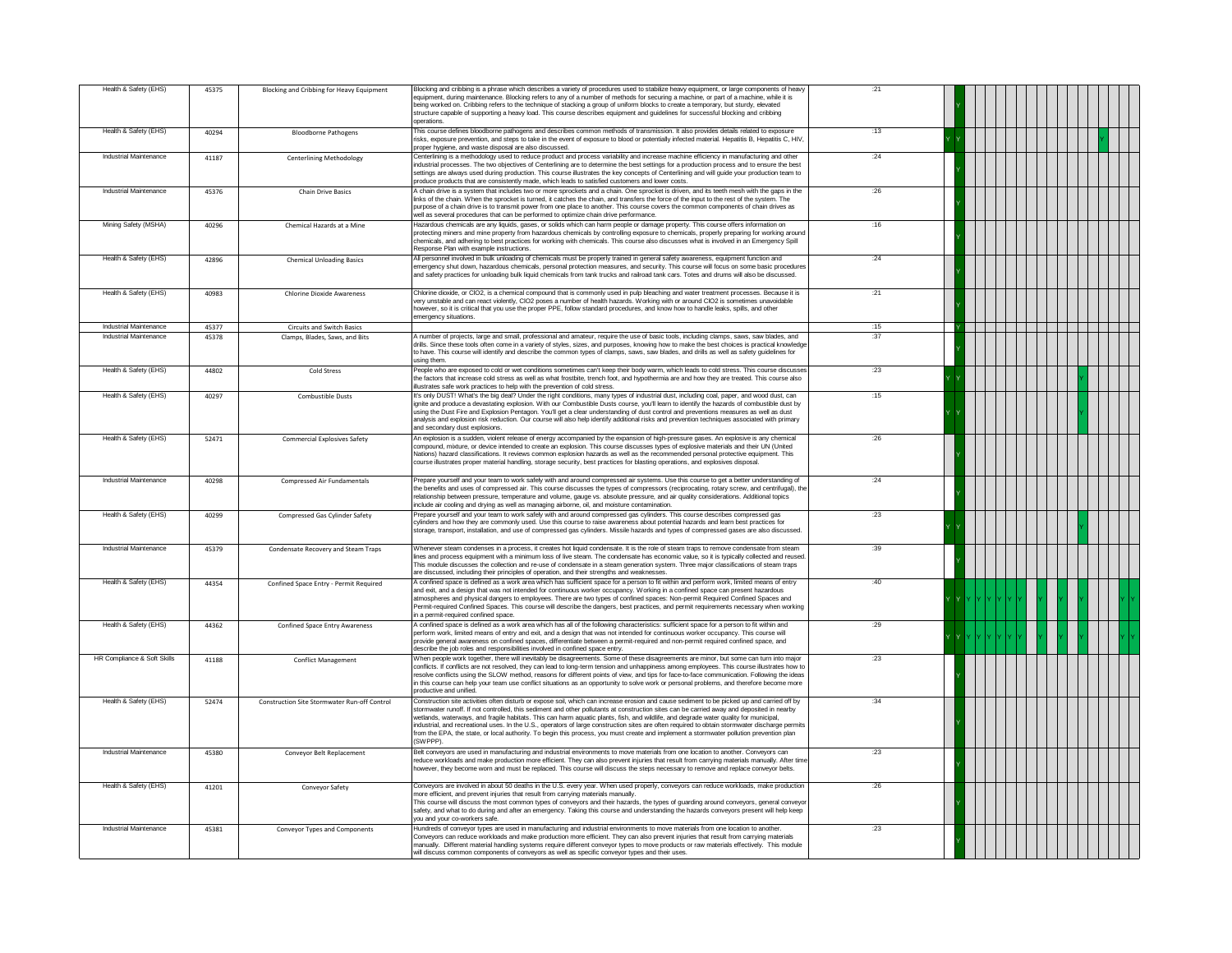| Health & Safety (EHS)       | 42189 | Crane and Hoist Rigging Safety             | Setting up safe and secure rigging for a crane lift is of the utmost importance; possibly more important than the operation of the crane itself                                                                                                                                                                                                                                                                                                                                                                                                                                                                                                                                                                                                                                                                                       | :32  |  |
|-----------------------------|-------|--------------------------------------------|---------------------------------------------------------------------------------------------------------------------------------------------------------------------------------------------------------------------------------------------------------------------------------------------------------------------------------------------------------------------------------------------------------------------------------------------------------------------------------------------------------------------------------------------------------------------------------------------------------------------------------------------------------------------------------------------------------------------------------------------------------------------------------------------------------------------------------------|------|--|
|                             |       |                                            | This course gives an overview of the primary rigging issues that affect crane and hoist safety. Workers will learn about the materials used<br>for rigging and slings, the various sling hitches used, and basic safety precautions. It is based on OSHA General Industry and Construction<br>regulations, as well as recognized best rigging practices. It is also aligned with the 2010 OSHA regulations that require riggers in the<br>construction industry to be qualified.                                                                                                                                                                                                                                                                                                                                                      |      |  |
| Health & Safety (EHS)       | 52477 | Crane Hand Signals                         | Clear and consistent communication between a signal person and a crane operator is essential for safe crane operation. The use of<br>standard hand signals will ensure there are no misunderstandings between the signal person and the crane operator. This module will cove<br>standard hand signals that can be used for most crane operations.                                                                                                                                                                                                                                                                                                                                                                                                                                                                                    | :20  |  |
| Health & Safety (EHS)       | 52478 | Crystalline Silica Awareness               | Crystalline silica is a form of silicon dioxide which occurs naturally in the Earth's crust. When it is broken up by high energy activities into<br>small airborne respirable particles, it can cause serious health hazards when inhaled. The symptoms caused by inhalation may not be<br>mmediately apparent. It is critical that individuals working around crystalline silica are knowledgeable of its physical properties, understand<br>its safety risks, and know how to effectively avoid exposure. With the proper protective measures, training, and PPE, exposure to respirable<br>crystalline silica can be reduced to the point that it is no longer a health threat to those who must work around it.                                                                                                                   | 37   |  |
| Industrial Maintenance      | 44433 | <b>DC Motor Operation</b>                  | A DC motor is an electrical device powered by direct current, or DC. DC is a type of electrical current that flows in one direction only, from<br>sources such as batteries or solar panels. DC may also be produced through the use of a rectifier, which is an electrical device that<br>converts alternating current (AC) to DC. Although motor designs may vary, all DC motors perform the same basic function. They convert<br>electrical energy into mechanical energy to spin, lift, wind, or move objects.                                                                                                                                                                                                                                                                                                                    | :13  |  |
| Industrial Maintenance      | 44363 | DC Motor Types                             | DC motors are electrical motors powered by direct current, or DC. DC is a type of electrical current that flows in one direction only, from<br>sources such as batteries or solar panels. DC may also be produced through the use of a rectifier, which is an electrical device which<br>converts alternating current (AC) to DC. This module will describe the design, operation, and applications of series, shunt, compound,<br>permanent magnet, and separately excited motors.                                                                                                                                                                                                                                                                                                                                                   | :16  |  |
| HR Compliance & Soft Skills | 45382 | Disabilities in the Workplace              | A disability is defined as a physical or mental impairment that substantially limits one or more of a person's major life activities. Employers<br>often struggle with how to respond and cope with workers with disabilities, but learning the basics about etiquette, as well as rights and<br>responsibilities as outlined by the American Disabilities Act, or ADA, can make the situation better for everyone. This course describes the<br>ADA, the benefits of hiring workers with disabilities, types of disabilities, reasonable accommodations, interviewing and etiquette, as well as<br>how to prevent and deal with discrimination.                                                                                                                                                                                      | :31  |  |
| HR Compliance & Soft Skills | 42290 | Discrimination in the Workplace            | 100,000 charges of workplace discrimination are filed every year. Workplace discrimination is the unfair or illegal treatment of a person<br>based on their race, color, religion, sex, national origin, age, or disability. Discrimination amongst employees can contribute to a hostile worl<br>environment and negative company culture, leading to lower efficiency and high employee turnover. This course raises awareness by<br>discussing the civil rights laws protecting people from discrimination, the types of discrimination, and how discrimination can affect the<br>workplace.                                                                                                                                                                                                                                       | :24  |  |
| HR Compliance & Soft Skills | 42292 | Diversity in the Workplace                 | Diversity is acknowledging, accepting, and respecting differences among people. These differences can include age, class, race, and<br>gender. Companies can increase their creativity and openness to different ideas by building and encouraging a diverse workforce. This<br>course covers the definition and benefits of diversity, the challenges in a diverse workplace, and how employees can be proactive and<br>positive on a daily basis to promote the differences between workers.                                                                                                                                                                                                                                                                                                                                        | :21  |  |
| Health & Safety (EHS)       | 45383 | DOT HAZMAT Safety                          | Over 4 billion tons of hazardous materials are transported in the U.S. every year. Due to their inherent risks to life, property, and the<br>environment, the U.S. DOT established the Hazardous Materials Regulations (HMR) to cover the classification, labeling, packaging, and<br>andling of hazardous materials. They also regulate hazmat training, incident reporting, hazard communication, and security.<br>This course describes existing regulations for the transport of hazardous materials in commerce in the U.S., including the Hazardous<br>Materials Table (HMT)                                                                                                                                                                                                                                                    | :40  |  |
| Health & Safety (EHS)       | 40303 | <b>Driving Hazard Recognition</b>          | Safe drivers recognize potential hazards and stay out of harm's way. With our Driving Hazard Recognition course, you'll learn techniques<br>for negotiating intersections and blind spots as well as avoiding erratic drivers, pedestrians, animals, and parked vehicles. You'll also learn<br>about driving with limited visibility and in slippery conditions. Paying extra attention to common driving hazards can help ensure that your<br>passengers and cargo return home safely.                                                                                                                                                                                                                                                                                                                                               | :13  |  |
| Health & Safety (EHS)       | 43940 | Driving Large Vehicles and Heavy Equipment | Vehicles on public roadways come in many different shapes and sizes. Most passenger vehicles – cars, vans, SUVs, and pickup trucks –<br>ave similar configurations and controls, and drivers of these vehicles understand their capabilities and limitations. However, drivers of large<br>trucks and heavy equipment must use extra caution in order to safely navigate and share the roads with smaller vehicles. This course<br>covers some of the things that must be considered when driving large vehicles or operating heavy equipment in order to ensure the safety<br>of operators and people who are nearby. Topics covered include blind spot awareness, how to safely back up, dealing with inclement<br>veather and poor road conditions, construction and work zone considerations, and minimizing in-cab distractions. | :24  |  |
| Health & Safety (EHS)       | 40302 | <b>Driving Preparation</b>                 | Be prepared for any trip with our Driving Preparation training that provides the basics of vehicle maintenance and inspection as well as<br>suggestions for planning vour route. Our course also suggests some valuable emergency supplies that can help prevent a minor<br>inconvenience from becoming a major problem, such as common tools, spare tire, jumper cables and more. In addition to saving time and<br>other costs, proper driving preparation can ultimately save your life as well as the lives of other drivers, passengers, and pedestrians around<br>vou.                                                                                                                                                                                                                                                          | :13  |  |
| Industrial Maintenance      | 44364 | <b>Electric Motor Basics</b>               | Electric motors are key components of many consumer products and industrial processes, from kitchen mixers to pump motors generating<br>thousands of horsepower. This course describes the operation and common uses for AC motors, DC motors, servomotors, and linear<br>motors.                                                                                                                                                                                                                                                                                                                                                                                                                                                                                                                                                     | :32  |  |
| Health & Safety (EHS)       | 52480 | <b>Electric Shock</b>                      | Electrical appliances and machinery are found in virtually every home and workplace. While they are common and convenient, they can also<br>be quite dangerous. Thousands of people are shocked every year. An average of 60 people die each year from electric shock from small<br>appliances, power tools, and lighting equipment. Knowing how to reduce the risk of electric shock, as well as how to respond should an<br>injury occur, is essential for everyone.                                                                                                                                                                                                                                                                                                                                                                | :28  |  |
| Health & Safety (EHS)       | 40304 | <b>Electrical Safety General Awareness</b> | Spark discussion with your team on effective ways to recognize, evaluate, and avoid electrical hazards. Topics covered include personal<br>protective equipment related to electrical safety, OSHA requirements for working on equipment, and electrical injuries such as shocks,<br>burns, electrocutions, and falls.                                                                                                                                                                                                                                                                                                                                                                                                                                                                                                                | :18  |  |
| Industrial Maintenance      | 52632 | <b>Electrical Wiring and Connections</b>   | One of the greatest benefits of electricity is its ability to transfer energy from where it is generated to where it is needed. Electrical wires,<br>cables and cords are used to accomplish the transfer. Electrical wiring consists of a conductive material such as copper surrounded by an<br>insulating material such as thermoplastic.<br>The primary dangers associated with the distribution of electric power are electrocution and the generation of heat. These hazards must be<br>considered when laying out and connecting all types of wiring.                                                                                                                                                                                                                                                                          | 31   |  |
| HR Compliance & Soft Skills | 52598 | <b>Email Basics</b>                        | Almost 145 billion emails are sent every single day. They are easy to send and virtually instantaneous. Emailing has become one of the<br>most common ways for people to communicate with friends and family, as well as co-workers and customers. While email is simple and<br>familiar, there are important rules to follow to ensure that messages are clear, polite, and effective. This course will outline those rules so<br>that every email sent is a professional one                                                                                                                                                                                                                                                                                                                                                        | : 28 |  |
| Health & Safety (EHS)       | 40495 | <b>Emergency Action Plans</b>              | This course covers the importance of creating emergency action plans in preparation for unexpected emergencies, accidents, and<br>evacuations at industrial workplaces. Based on OSHA standards and recognized industry best practices, this course is intended as an<br>ntroduction or refresher for general industry workers and those responsible for developing an emergency action plan.                                                                                                                                                                                                                                                                                                                                                                                                                                         | :16  |  |
| Mining Safety (MSHA)        | 40305 | <b>Emergency Procedures at a Mine</b>      | An "emergency" is a serious, unexpected, and potentially dangerous situation that requires immediate action. This course provides<br>information on common emergencies at mine sites as well as warning methods, emergency communication methods, and evacuation<br>procedures. It also discusses reporting procedures, emergencies involving equipment damage and personal injury, and emergencies<br>involving fires.                                                                                                                                                                                                                                                                                                                                                                                                               | :14  |  |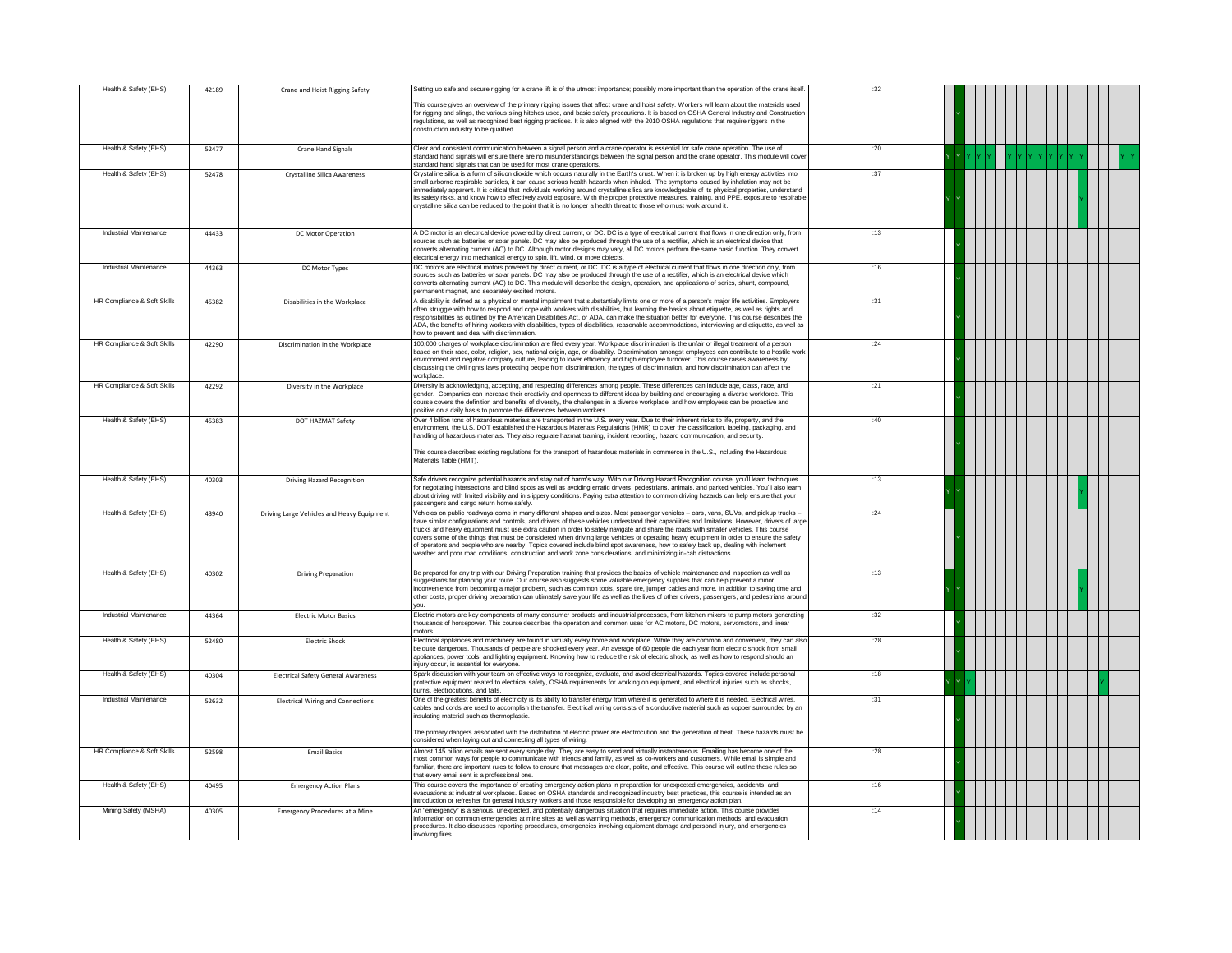| Mining Safety (MSHA)   | 40306C | Environmental Hazards at a Mine                    | Since miners and equipment at surface mining operations are exposed to the elements, it is important to work cautiously and recognize the<br>hazardous conditions that weather can create. This course discusses several different weather conditions that can affect the mine site<br>including high winds, ice, excessive rain, lighting, and fog. This course also discusses airborne hazards as well as unstable ground<br>conditions and water hazards.                                                                                                                                                                                                                                  | :23  |  |
|------------------------|--------|----------------------------------------------------|-----------------------------------------------------------------------------------------------------------------------------------------------------------------------------------------------------------------------------------------------------------------------------------------------------------------------------------------------------------------------------------------------------------------------------------------------------------------------------------------------------------------------------------------------------------------------------------------------------------------------------------------------------------------------------------------------|------|--|
| Health & Safety (EHS)  | 44365  | <b>Equipment Hazard Basics</b>                     | Equipment in the workplace causes many incidents every year. Hazards exist where there is a risk of human contact with a machine's<br>moving parts. Movement can occur at startup, during operation, or while a machine is stopping. Many incidents occur due to malfunctioning<br>or missing machine guarding, or to workers taking shortcuts. It is important to know the types of hazards that equipment typically creates in<br>order to avoid incidents. This course will cover common types of hazards associated with equipment, as well as how to identify and avoid<br>these hazards                                                                                                 | .23  |  |
| Mining Safety (MSHA)   | 40307  | Equipment Hazards at a Mine                        | Unexpected contact with powerful mobile equipment and moving machine parts at a mine can cause serious injuries and even death. This<br>course discusses common mobile equipment hazards, haul road design, traffic patterns, and other traffic control measures. It illustrates<br>some visual limitations that machine operators experience, including blind spots, the six foot visibility point, and grade visibility. The<br>importance of stationary equipment clearance, guarding, and immobilization are also covered.                                                                                                                                                                | :40  |  |
| Industrial Maintenance | 41189  | Equipment Maintenance and Reliability              | In industrial facilities, it is extremely important that the equipment runs smoothly and reliably. If proper maintenance is not done regularly, it<br>can cost a company thousands of dollars, and potentially compromise the safety of its workers. This course answers the questions: What is<br>equipment maintenance? Why is it so important? and what are the benefits of maintaining equipment? It also covers some safety and work<br>quidelines related to performing equipment maintenance.                                                                                                                                                                                          | :18  |  |
| Health & Safety (EHS)  | 41731  | Ergonomics for Industrial Environments             | Every year, hundreds of thousands of workers are diagnosed with musculoskeletal disorders, or MSDs. Understanding how to recognize<br>and reduce the stress on your body from your daily work environment will help greatly reduce the likelihood of developing an MSD. This<br>course discusses MSD prevention techniques in industrial environments, including engineering and administrative controls as well as<br>motion-based, physical, environmental, and psychological risk factors associated with MSDs. Following the tips and guidelines illustrated in<br>this course will reduce your chances of suffering from an MSD and help you have a healthy, productive work experience. | :29  |  |
| Health & Safety (EHS)  | 41626  | Ergonomics for Office Environments                 | Every year, hundreds of thousands of workers are diagnosed with musculoskeletal disorders, or MSDs. Understanding how to recognize<br>and reduce the stress on your body from your daily work environment will help greatly reduce the likelihood of developing an MSD. This<br>course discusses MSD prevention techniques in office environments, examples of awkward postures and positions, proper lifting technique,<br>workstation setup, work habits, and stretches. Following the tips and guidelines illustrated in this course will reduce your chances of<br>suffering from an MSD and help you have a healthy, productive work experience.                                         | :29  |  |
| Health & Safety (EHS)  | 40309  | <b>Escape Respirators and SCSRs</b>                | A respirator is a piece of personal protective equipment that quards the user against hazards in the air. There are many types of respirators<br>and each type protects its user from a specific airborne hazard. Escape respirators allow a person who works in a normally safe<br>environment enough time to escape if a respiratory hazard suddenly occurs. This course will discuss the different types of hazardous<br>atmospheres that require escape respirators, how to select, inspect, and put on a self-contained self-rescuer, also called an SCSR, as well<br>as how to use an SCSR.                                                                                             | : 24 |  |
| Health & Safety (EHS)  | 40310  | Fall Prevention and Protection                     | Working at elevated heights presents a serious danger of falling. Falls can be caused by inattentiveness, slippery surfaces, working in<br>awkward or out-of-balance positions, or insufficient training. This course highlights numerous methods of prevention and protection,<br>including fall arrest systems, the equipment associated with fall prevention and protection systems, vertical and horizontal lifelines, as well<br>as inspection and maintenance quidelines. This course also discusses associated topics such as the proper procedure for putting on a body<br>narness, lifeline swing hazards, calculating fall space clearance, and harness suspension syndrome.        | : 28 |  |
| Industrial Maintenance | 45386  | <b>Fastener Basics</b>                             | Devices that are used to connect two or more objects together mechanically, are called "fasteners." There are countless types of<br>nechanical fasteners, and each one is specifically designed for a particular application. This module will identify and describe screw types,<br>identify and describe bolt types, and describe how to use a torque wrench.                                                                                                                                                                                                                                                                                                                               | :21  |  |
| Health & Safety (EHS)  | 40311  | <b>Fire Extinguisher Safety</b>                    | We see them hanging on the wall every day but most people know very little about fire extinguishers. Use this course to educate your team<br>on the fire tetrahedron, the types of fires that can occur in the workplace, and how and when to use a fire extinguisher. This course also<br>describes when to evacuate and provides some proper maintenance tips for fire extinguishers.                                                                                                                                                                                                                                                                                                       | :44  |  |
| Health & Safety (EHS)  | 40312  | <b>Fire Safety</b>                                 | Every second counts in the event of a fire. In only 30 seconds, small flames can get out of control and turn into a major fire, which can lead<br>to an injury or a fatality. In this course, you will learn about the nature of fire, preventative and protective measures, fire sprinklers, smoke<br>detectors, alarms, fire extinguisher use, evacuation, the stop, drop, and roll procedure, and more.                                                                                                                                                                                                                                                                                    | .23  |  |
| Health & Safety (EHS)  | 45384  | First Aid - Alcohol and Drug Overdose              | Nicohol and drug overdoses are serious situations at work. They can lead to poor job performance, workplace violence, severe injuries, and<br>even death. In this course, you'll learn some common types of drugs that can be overdosed on, symptoms of alcohol and drug overdoses,<br>best practices for interacting with someone who's overdosed on alcohol or drugs, and first aid to help the person who's overdosed.                                                                                                                                                                                                                                                                     | :13  |  |
| Health & Safety (EHS)  | 52481  | First Aid - Animal and Human Bites and Scratches   | People can receive bites or scratches from small animals, larger animals including livestock and large predatory animals, and even other<br>numans. All of these may be situations that require at least simple, basic first aid, and in some cases they may require additional<br>emergency medical care. In this course, you'll learn the basics of what to do if someone is bitten or scratched by a small animal, livestock, a<br>larger predatory animal, or another person.                                                                                                                                                                                                             | :28  |  |
| Health & Safety (EHS)  | 45385  | First Aid - Automated External Defibrillator (AED) | In some first aid situations, the victim's heart will be beating too quickly or in an irregular manner. In cases like these, an automated externa<br>defibrillator, also known as an AED, can be used to shock the person's heart back into a normal rhythm. In this course, you'll learn when<br>and how to use an AED, including an automatic AED and a semi-automatic AED.                                                                                                                                                                                                                                                                                                                 | :32  |  |
| Health & Safety (EHS)  | 52482  | First Aid - Bleeding Emergencies                   | There are certain cases when a person is bleeding that are always emergencies. These include extreme blood loss, amputations, abdominal<br>evisceration wounds, sucking chest wounds, and internal bleeding. This course explains the importance of calling for emergency medical<br>assistance in these situations and lists the appropriate steps of first aid to provide.                                                                                                                                                                                                                                                                                                                  | :32  |  |
| Health & Safety (EHS)  | 45388  | First Aid - Broken Bones and Dislocations          | Broken and dislocated bones are a common injury in all walks of life, including at the workplace. By following safe work practices, properly<br>guarding hazards, and wearing appropriate PPE, these injuries can be avoided. However, in some cases, broken bones will still occur. In<br>this course you'll learn some different types of broken bones and dislocations and how to provide first aid for them. You'll also get some<br>guidelines for when it's necessary to summon emergency medical assistance to transport the person for additional medical care after first<br>aid is provided                                                                                         | :16  |  |
| Health & Safety (EHS)  | 45389  | First Aid - Burns                                  | Burns are a common occurrence in life, including at work. These may be something as simple as a sunburn or as frightening as a radiation<br>burn. Burns are generally discussed in terms of their severity-first degree, second degree, and third degree. In this course, you'll learn<br>how to prevent burns from occurring at work, how to recognize the degree of a burn, how to provide first aid for different degrees of burns,<br>and how to provide first aid for special types of burns, including electrical burns, burns from chemical spills, and thermal (heat) burns.                                                                                                          | .28  |  |
| Health & Safety (EHS)  | 45390  | First Aid - Cardiopulmonary Resuscitation (CPR)    | If a person's not breathing and their heart is not beating, they can die or suffer permanent brain damage very quickly. In situations like this,<br>it's important to know how to perform cardiopulmonary resuscitation, or CPR. This course explains when and how to perform<br>cardiopulmonary resuscitation. The proper process for providing Hands-Only CPR is also explained.                                                                                                                                                                                                                                                                                                            | : 23 |  |
| Health & Safety (EHS)  | 45391  | First Aid - Dehydration                            | Dehydration can be a serious health concern and if severe enough, can even be fatal. This course explains ways to stay properly hydrated,<br>explains how people get dehydrated and symptoms of dehydration, and explains first aid techniques for mild and severe dehydration.                                                                                                                                                                                                                                                                                                                                                                                                               | :18  |  |
| Health & Safety (EHS)  | 52483  | First Aid - Diabetic Emergencies                   | Diabetes is a disease that is becoming increasingly more common in the United States and in other parts of the world. As a result, the<br>chances that you or a coworker may suffer from a diabetes-related health emergency have increased as well. In this course, you'll get a<br>basic idea of what diabetes is, learn how to recognize symptoms of a diabetes-related health crisis, and will learn some tips for providing<br>first aid to a person suffering from a diabetic emergency, including both high blood sugar (hyperglycemia) and low blood sugar<br>(hypoglycemia).                                                                                                         | :28  |  |
| Health & Safety (EHS)  | 45392  | First Aid - Eye Injuries                           | A person's eye can be injured easily while on the job. As a result, safety glasses or similar eye and face protection is important when<br>appropriate. In addition, however, workers should know how to provide first aid for eye injuries suffered at work. This course covers first aid<br>for eye injuries from chemicals, cuts and scratches, and for objects embedded in the eye, and provides general procedures for using safety<br>howers and safety evewashes                                                                                                                                                                                                                       | .24  |  |
| Health & Safety (EHS)  | 45365  | First Aid - Fire Ant Bites and Stings              | Fire ants are aggressive ants that sometimes bite and sting. This course explains where in the U.S. fire ants are most commonly found and,<br>within those regions, the types of areas you're most likely to find them. It gives tips for bite/sting prevention, and discusses first aid<br>procedures for bites and stings, including first aid for people who are allergic to the bites and stings.                                                                                                                                                                                                                                                                                         | :13  |  |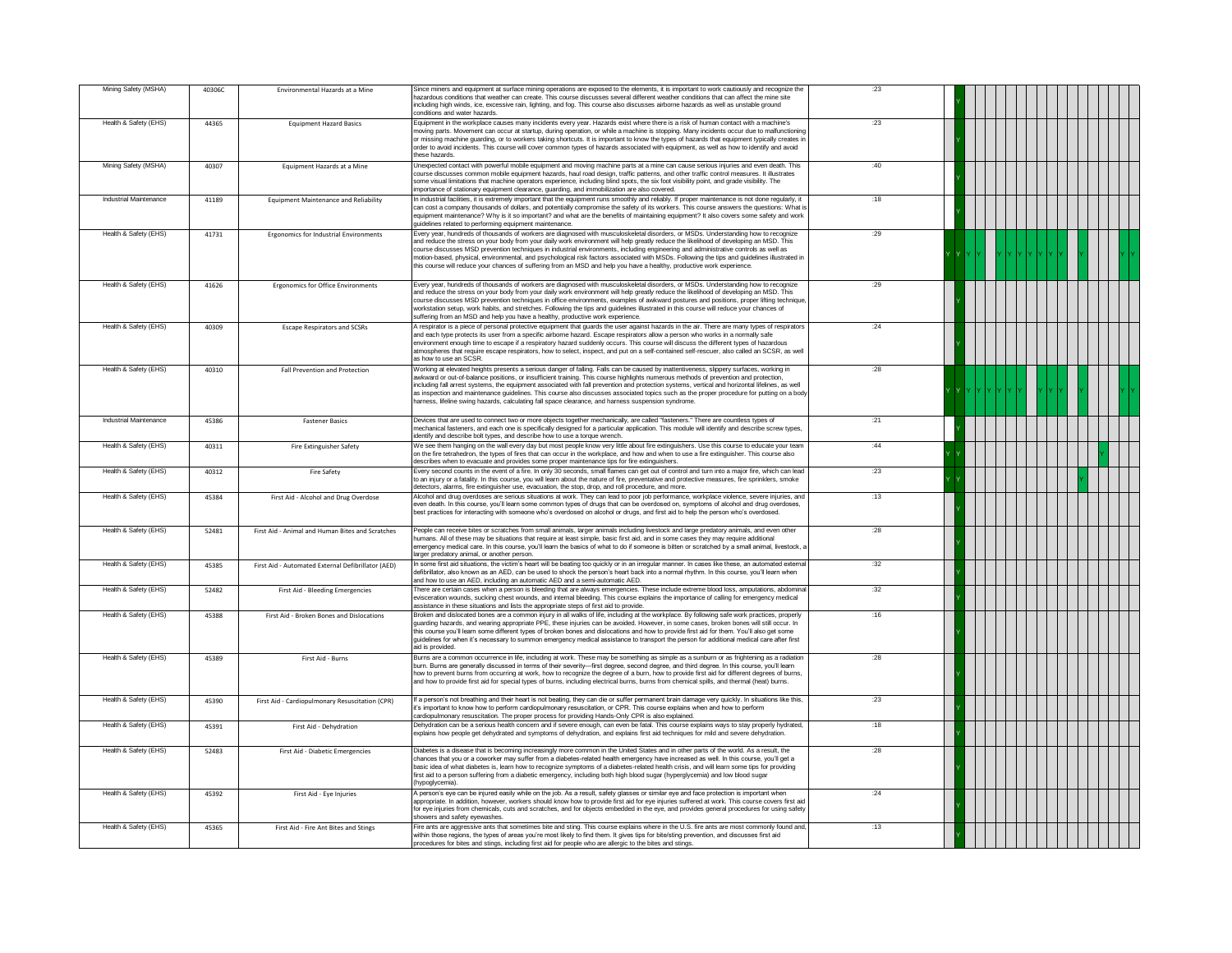| Health & Safety (EHS)  | 45366 | First Aid - Flying Insect Stings                  | Flying insects, such as bees, wasps, hornets, yellow jackets, and even so-called "killer bees" are common throughout the United States. In<br>most cases, they aren't aggressive and they don't seek to sting humans. However, when stings do occur, they're typically minor and require<br>only limited first aid. In other cases, however, especially if the person who's stung is allergic to the sting, or if the person is stung many<br>times, the situation can be quite severe or even potentially fatal. In this course, you'll learn how to avoid being stung by flying insects, what<br>to do if someone has been stung and is having a mild reaction, and what to do in the event of a severe reaction to a flying insect sting,<br>including what to do if the stung person is allergic.               | :16  |  |
|------------------------|-------|---------------------------------------------------|---------------------------------------------------------------------------------------------------------------------------------------------------------------------------------------------------------------------------------------------------------------------------------------------------------------------------------------------------------------------------------------------------------------------------------------------------------------------------------------------------------------------------------------------------------------------------------------------------------------------------------------------------------------------------------------------------------------------------------------------------------------------------------------------------------------------|------|--|
| Health & Safety (EHS)  | 45393 | First Aid - Head Injuries and Concussions         | Head injuries are common at work. In some cases, they can be quite minor, but in others, they can be very serious or even deadly. In this<br>course, you'll learn some tips for avoiding head injuries, how to recognize a concussion, how to provide first aid for minor and more serious<br>head injuries, and how to provide first aid if the person has lost consciousness.                                                                                                                                                                                                                                                                                                                                                                                                                                     | .16  |  |
| Health & Safety (EHS)  | 45394 | First Aid - Head, Neck, Back, and Spine Injuries  | Injuries to the head, neck, back, or spine can be especially dangerous because they can involve damage to the brain or spine, leading to<br>death or permanent paralysis. This course describes the potential severity of these injuries, lists some tips for recognizing potentially<br>serious injuries to the head, neck, back, or spine, and provides first aid tips for these situations.                                                                                                                                                                                                                                                                                                                                                                                                                      | :12  |  |
| Health & Safety (EHS)  | 52484 | First Aid - Heart Attacks and Cardiac Arrest      | Heart attacks and cardiac arrest are both health emergencies involving the heart. They are relatively common in America and they can lead<br>to death if the person doesn't get rapid first aid followed up by prompt medical care. This course explains what heart attacks and cardiac<br>arrest are, how to recognize their symptoms, how to provide first aid, and the importance of summoning additional medical care for people<br>suffering heart attacks and cardiac arrest.                                                                                                                                                                                                                                                                                                                                 | :16  |  |
| Health & Safety (EHS)  | 45395 | <b>First Aid - Initial Stens</b>                  | It's not always clear what to do in a situation that requires first aid. Especially if it's an emergency situation. This course spells it out,<br>providing guidelines for what to do in an emergency first aid situation, and the order in which to do them. The course introduces a method<br>called "DR. ABC" that stands for looking for danger before responding; checking to see if the victim is responsive; checking to see if the<br>victim's airway is clear; checking to see if the victim is breathing; and checking to see if the victim's circulatory system is working. The<br>course also explains the purpose (and limits) of emergency first aid, and the importance of summoning emergency medical assistance.<br>Finally, it provides some general legal information about providing first aid. | :32  |  |
| Health & Safety (EHS)  | 45396 | First Aid - Poisoning                             | The word "poison" is a general term used to describe a substance that can cause illness or death. Poisons can include many things,<br>including medicines, drugs, household products, workplace chemicals, plant and animal toxins, and gases. Poisons can be ingested,<br>inhaled, injected, or absorbed into the body. This course explains what poisons are, lists some common poisons, gives tips for preventing<br>exposure to poisons, explains the importance of contacting a Poison Control Center in the event of a poisoning, and explains first aid<br>procedures for poison exposures.                                                                                                                                                                                                                  | :20  |  |
| Health & Safety (EHS)  | 45367 | First Aid - Scorpion Stings                       | Scorpions can be found throughout most of the United States. However, the only scorpion commonly thought to be dangerous to a healthy<br>adult is the bark scorpion, which is typically found in the Southwest. In most cases, a scorpion sting calls for only some minor first aid and<br>perhaps some rest. But bites from a bark scorpion, or bites to children, elderly, or ill people, may require additional first aid. This course<br>explains first aid for a scorpion bite. It also explains where scorpions live and what they look like; gives tips for preventing scorpion bites;<br>and explains the symptoms of scorpion bites.                                                                                                                                                                       | :13  |  |
| Health & Safety (EHS)  | 52485 | First Aid - Seizures                              | A seizure is caused when there is sudden, abnormal electrical activity in the brain. Causes of seizures include diseases, such as epilepsy,<br>brain injuries, fever, and reactions to drugs. Although most seizures are brief and cause no lasting harm, some seizures may be prolonged<br>presenting both immediate danger and long-term effects. In this course, you'll learn about the symptoms and causes of seizures as well as<br>first aid to provide a person experiencing a seizure.                                                                                                                                                                                                                                                                                                                      | .18  |  |
| Health & Safety (EHS)  | 45397 | First Aid - Shock                                 | When a person goes into shock, it can be a very serious and even fatal health situation. As a result, this course will explain some reasons<br>people go into shock, list some symptoms of shock, explain first aid to provide to someone in shock, and note the importance of calling for<br>qualified medical assistance to aid someone in shock.                                                                                                                                                                                                                                                                                                                                                                                                                                                                 | :10  |  |
| Health & Safety (EHS)  | 45398 | First Aid - Snake Bites                           | Bites from snakes of any type can be hazardous and require first aid. This is especially true with bites from poisonous snakes. This course<br>focuses on first aid for bites from the four most common poisonous snakes in the United States: rattlesnakes, water moccasins, coral<br>snakes, and copperheads. Information focuses on snake identification, bite prevention, and proper first aid.                                                                                                                                                                                                                                                                                                                                                                                                                 | : 23 |  |
| Health & Safety (EHS)  | 45368 | First Aid - Spider Bites                          | Spider bites are typically minor issues, but they can be more serious. And that's especially true in the U.S. if the spider is a black widow, a<br>brown recluse, or a hobo spider. In this course, you'll learn basic first aid for minor spider bites. In addition, you'll learn what black widows,<br>brown recluses, and hobo spiders look like; where in the U.S, they tend to live; the kind of areas they're commonly found in; why they tend<br>to bite and how to avoid their bites; proper PPE to wear when in an area they may live in; symptoms of their bites; first aid for their bites;<br>and the importance of calling for qualified medical care if one of these three spiders has bitten someone                                                                                                 | :21  |  |
| Health & Safety (EHS)  | 45369 | First Aid - Sprains and Strains                   | Sprains and strains aren't the most serious injury a person can experience at work, but they are among the most common. This course<br>explains what sprains and strains are, explains the RICE method for training sprains and strains, and gives tips on when a person with a<br>strain or sprain should seek additional medical care.                                                                                                                                                                                                                                                                                                                                                                                                                                                                            | :15  |  |
| Health & Safety (EHS)  | 52486 | First Aid - Stroke                                | A stroke is a serious medical issue requiring emergency medical assistance. This course explains some causes and types of strokes, lists<br>common stroke symptoms, introduces the American Stroke Association's F.A.S.T. method for identifying stroke symptoms and calling for<br>first aid, and provides first aid procedures.                                                                                                                                                                                                                                                                                                                                                                                                                                                                                   | :18  |  |
| Health & Safety (EHS)  | 45370 | First Aid - Tick Bites                            | Ticks are small insects commonly found in grassy areas pretty much everywhere in the United States. They bite people and suck their<br>blood; while doing so, they can transmit many dangerous diseases to the person they're biting, with Lyme disease being the most notable.<br>In this course, you'll learn what a tick looks like and where ticks live; how to avoid being bitten by a tick; how to inspect your body for ticks;<br>how to remove a tick from your body if you have been bitten; first aid for tick bites; symptoms of tick bites and serious reactions to tick<br>bites; and tips for seeking medical care after a tick bite.                                                                                                                                                                 | :15  |  |
| Health & Safety (EHS)  | 45371 | First Aid - Unconsciousness                       | People can lose consciousness for many reasons. This course explains some of the most common reasons, explains the importance of<br>calling for qualified medical assistance, and gives tips for providing first aid.                                                                                                                                                                                                                                                                                                                                                                                                                                                                                                                                                                                               | :13  |  |
| Health & Safety (EHS)  | 41530 | Flammable and Combustable Liquids                 | This course provides important information on flammable and combustible liquids found in a variety of industrial workplaces. Based on<br>OSHA standards, this course helps raise awareness of the potential hazards presented by common workplace products while offering<br>practical instruction on labeling, storage, handling, and managing spills and waste to help establish safe work habits for yourself and your<br>team.                                                                                                                                                                                                                                                                                                                                                                                  | : 24 |  |
| Health & Safety (EHS)  | 52487 | Floor and Walkway Safety and Auditing             | Slips, trips, and falls (or STFs) are a leading cause of work-related injuries, including sprains, strains, fractures, contusions, and abrasions.<br>STFs also account for 15 percent of all accidental deaths: second only to motorized vehicles as a cause of workplace fatalities. STFs also<br>account for ~15% of workplace fatalities, second only to those related to motorized vehicles. While STFs can occur on level surfaces and at<br>elevated heights, this module focuses only on STFs which occur on level surfaces.                                                                                                                                                                                                                                                                                 | :40  |  |
| Industrial Maintenance | 44434 | Flow, Level, and Pressure Sensors                 | Flow measurement devices, or flow sensors, measure the volume of a liquid or gas that passes through a container in a given amount of<br>time. This course discusses the common flow, level, and pressure sensor designs as well as defines common industry terms such as<br>"turndown ratio," "psi," and "atmospheric pressure."                                                                                                                                                                                                                                                                                                                                                                                                                                                                                   | :29  |  |
| Health & Safety (EHS)  | 40316 | <b>Forklift Safety</b>                            | Give your forklift safety a boost. This course covers basic forklift operating procedures intended to increase safety and help prevent the<br>most common forklift accidents. This course includes important information required by OSHA's general industry standards (29 CFR<br>1910.178) as well as best practices on operating powered industrial trucks. This course can be used as an introduction to forklift safety and<br>operation or as a refresher on forklift basics.<br>This training video provides information on the most common types of forklifts used in general industry and warehouse environments; it                                                                                                                                                                                        | :49  |  |
| Health & Safety (EHS)  | 41523 | Forklift Training - Reducing Property Damage      | doesn't cover rough terrain forklifts, aerial work platforms, or forklifts with extendable booms.<br>This course covers the common ways forklift operators cause product damage in a warehouse environment, and recommended practices<br>for avoiding this damage. It is meant to be used as an introductory or refresher course for forklift operators. It is based on research of the                                                                                                                                                                                                                                                                                                                                                                                                                             | :24  |  |
| Health & Safety (EHS)  | 40317 | Formaldehyde Awareness                            | most common types of forklift product damage and on industry best practices.<br>Breathe easy with a better understanding of working safely around Formaldehyde. This course provides information on the history and                                                                                                                                                                                                                                                                                                                                                                                                                                                                                                                                                                                                 | :14  |  |
| Industrial Maintenance | 45399 | <b>Gear Drive Basics</b>                          | production of formaldehyde as well as its uses, sources, exposure regulations, the types of formaldehyde, and the effects of exposure to<br>ormaldehyde gas.<br>Gears are mechanical devices, designed with teeth specifically shaped to minimize wear, vibration, and noise, while also maximizing a                                                                                                                                                                                                                                                                                                                                                                                                                                                                                                               | :20  |  |
| Mining Safety (MSHA)   |       |                                                   | power transmission's efficiency. They are able to reverse the direction of rotation, change the speed of rotation, and transfer rotation to a<br>different axis. This course will describe the purpose, types, performance, and applications of gears.                                                                                                                                                                                                                                                                                                                                                                                                                                                                                                                                                              | :15  |  |
|                        | 40365 | General Physical Characteristics of Surface Mines | The characteristics of every surface mine depend upon the mine's location and the material being mined. However, there are physical<br>characteristics common to most surface mines as a result of similarities in mining operations, types of materials being mined, and federal<br>regulations. This course covers those common physical characteristics of surface mines.                                                                                                                                                                                                                                                                                                                                                                                                                                        |      |  |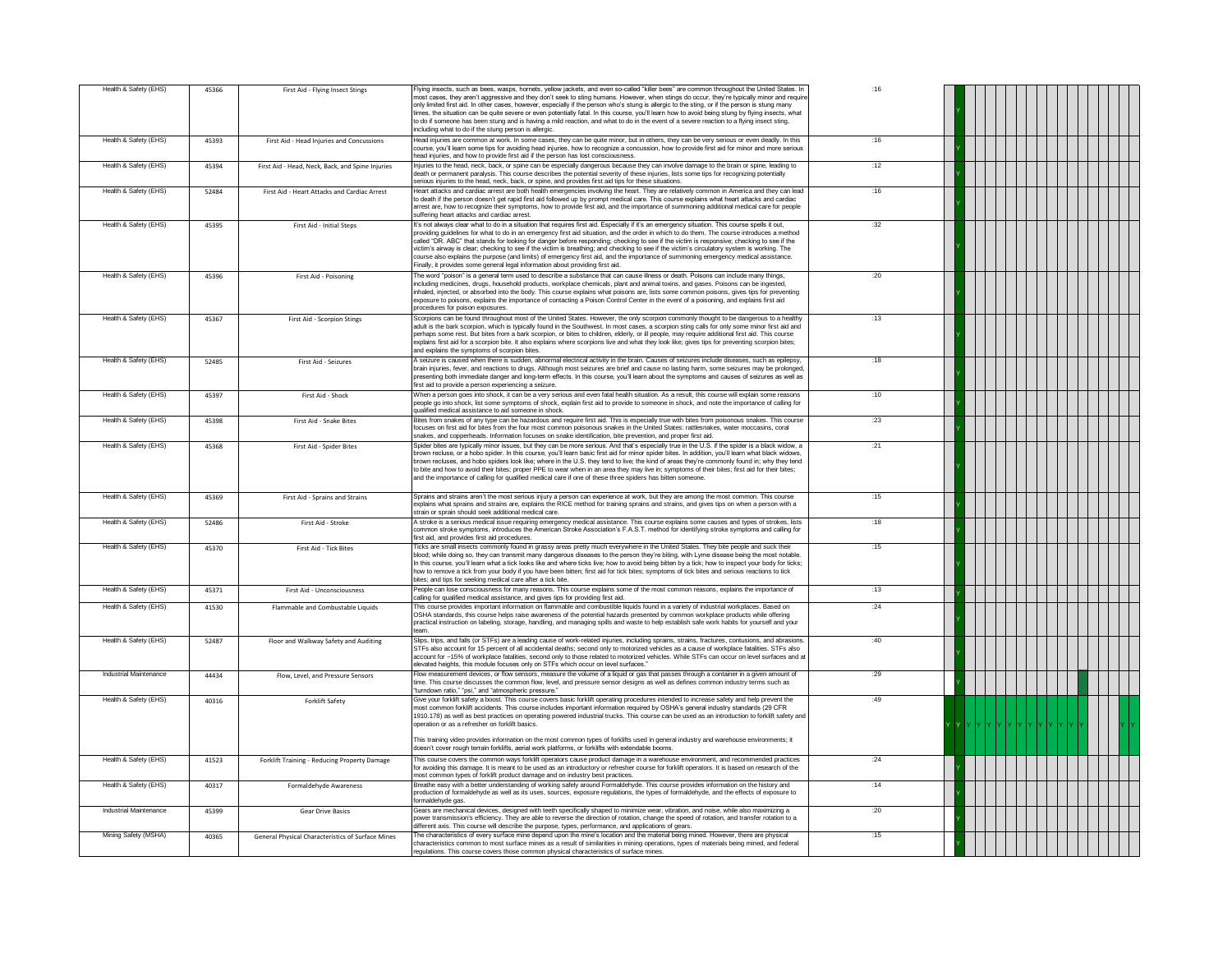| Health & Safety (EHS)  | 44803 | of Chemicals (GHS Global)              | Globally Harmonized System of Classification and Labeling In the past, there were many different ways to determine the hazards of a chemical and many different ways to communicate those<br>hazards. This led to confusion and an increased risk from working with hazardous chemicals. To help reduce this confusion, the United<br>Nations created a global system for standardizing and harmonizing the classification and labeling of chemicals. This standard is known as<br>the Globally Harmonized System of Classification and Labeling of Chemicals, or GHS. This course describes hazardous chemical risks, the<br>goal of GHS, safety data sheets, and chemical labels.                                                                                                                                             | :20  |  |
|------------------------|-------|----------------------------------------|---------------------------------------------------------------------------------------------------------------------------------------------------------------------------------------------------------------------------------------------------------------------------------------------------------------------------------------------------------------------------------------------------------------------------------------------------------------------------------------------------------------------------------------------------------------------------------------------------------------------------------------------------------------------------------------------------------------------------------------------------------------------------------------------------------------------------------|------|--|
| Mining Safety (MSHA)   | 52367 | Ground Control Inspections at a Mine   | A ground control inspection is a documented, in-person examination of on-site terrain formations and locations that slope into working areas<br>at a mine. As part of an ongoing ground control plan, these inspections help establish and reinforce prudent engineering design, reduce<br>ground instability, and contribute to safer working conditions for miners and others on-site. This course covers the definition and purpose of<br>a ground control inspection and includes examples of ground instability hazards, the definition of "angle of repose," descriptions and<br>examples of slope failures, and common ground control corrective actions.                                                                                                                                                                | :36  |  |
| Health & Safety (EHS)  | 40319 | Hand and Power Tools                   | The power to recognize and avoid injury is right at your fingertips. This course includes information on hand tools and power tools, including<br>electrical, pneumatic, hydraulic, liquid fuel, and powder-actuated power tools. Topics covered include general tool safety, maintenance,<br>guards, best practices, and operating guidelines.                                                                                                                                                                                                                                                                                                                                                                                                                                                                                 | :23  |  |
| Health & Safety (EHS)  | 40320 | <b>Hand Safety</b>                     | Imagine performing daily activities such as writing, driving a car, or using a phone without your hands. Because hands are used so<br>frequently, hand safety can be taken for granted. The construction and manufacturing industries pose a particular risk to the hands due to<br>the size and complexity of the equipment and machinery present. This course will provide general hand safety awareness and discuss<br>techniques for avoiding common hand injuries.                                                                                                                                                                                                                                                                                                                                                         | :12  |  |
| Health & Safety (EHS)  | 40727 | Hand Washing and Hygiene               | Each year in the U.S., food contamination leads to millions of illnesses and thousands of deaths. Salmonella poisoning, E. coli, Listeria,<br>Hepatitis, and Norovirus can all be contracted by poor hand hygiene and can have potentially deadly consequences. Knowing proper hand<br>hygiene techniques, the routes of hand contamination, the importance of the time spent washing the hands, and the difference between<br>soaps and sanitizers will help keep you and your co-workers safe from the many foodborne illnesses that surround us.                                                                                                                                                                                                                                                                             | :15  |  |
| Mining Safety (MSHA)   | 40321 | <b>Hazard Communication for Mining</b> | Mining facilities normally have chemicals on-site that require specific labeling and documentation to inform miners about the potential<br>chemicals hazards they may face at work. MSHA's Title 30 CFR - Part 47 Hazard Communication standard, or "HazCom," outlines<br>chemical labeling and documentation requirements to help mine operators reduce injuries and illnesses for miners and mining contractors.<br>This course provides important information on MSHA's HazCom standard and how it relates to the new Globally Harmonized System (GHS)<br>as well as requirements for MSDS and SDS documentation.                                                                                                                                                                                                            | :28  |  |
| Health & Safety (EHS)  | 40728 | <b>Hazard Communication GHS</b>        | Many workplaces use hazardous chemicals. But, it's not always easy to understand the various labeling requirements for these chemicals<br>and the information provided to employees about the hazards these chemicals present. Concern and confusion about these issues<br>increased when OSHA updated its Hazard Communication Standard in 2012 so "HazCom" would more closely align with the Globally<br>Harmonized System (GHS). This course provides an overview of the key issues covered in the Hazard Communication Standard, including<br>the 2012 revision to align with GHS, and provides the information that employees need to know about the labeling of hazardous chemicals in<br>all parts of their product cycle.                                                                                               | :37  |  |
| Health & Safety (EHS)  | 52488 | Hazardous Material Classifications     | To ensure workers are provided with sufficient information to understand the hazards of the chemicals they work with, OSHA maintains a<br>Hazard Communication Standard (HCS). The Hazard Communication Final Rule (HazCom 2012) is aligned with the Globally Harmonized<br>System of Classification and Labeling of Chemicals, or GHS, which provides standard criteria for determining chemical hazards to ensure<br>different manufacturers and importers classify hazards similarly. This module will focus on the hazard classes defined by HazCom 2012.                                                                                                                                                                                                                                                                   | :39  |  |
| Health & Safety (EHS)  | 52489 | <b>Hazardous Material Labeling</b>     | People commonly work near or with many different hazardous chemicals. Pesticides, paints, solvents, acids, gasoline, compressed gases<br>such as propane, and liquid cleaning products such as bleach are just a few of the hazardous chemicals workers can be exposed to on a<br>eqular basis.<br>To ensure workers are provided with sufficient information to understand the hazards of the chemicals they work with, OSHA maintains a<br>Hazard Communication Standard (HCS). Hazardous material labeling is a key element of the HCS. This module will cover the labeling                                                                                                                                                                                                                                                  | : 28 |  |
|                        |       |                                        | requirements of the Globally Harmonized System of Classification and Labeling of Chemicals (GHS) and alternative workplace labeling<br>options                                                                                                                                                                                                                                                                                                                                                                                                                                                                                                                                                                                                                                                                                  |      |  |
| Health & Safety (EHS)  | 52490 | <b>Hazardous Material Storage</b>      | People commonly work near or with many different hazardous chemicals. Pesticides, paints, solvents, acids, gasoline, compressed gases<br>such as propane, and liquid cleaning products such as bleach are just a few of the hazardous chemicals workers can be exposed to on a<br>regular basis.<br>The risk of being exposed to a hazardous chemical is greatly reduced when the chemical is handled and stored according to manufacturer<br>recommendations and in compliance with facility standards. This module will present best practices for the safe storage of hazardous                                                                                                                                                                                                                                              | :23  |  |
| Health & Safety (EHS)  | 40323 | <b>Hearing Conservation</b>            | chemicals.<br>Protect one of your most valuable senses with a better understanding of the anatomy of the ear, how sound works, how the ear interprets<br>sound, the effects of noise on hearing, and annual audiometric testing. Learn how to avoid occupational hearing loss by choosing and using                                                                                                                                                                                                                                                                                                                                                                                                                                                                                                                             | :18  |  |
| Industrial Maintenance | 42897 | <b>Heat Exchanger Basics</b>           | the right hearing protection for your job, such as ear muffs and ear plugs.<br>Heat exchangers are typically used to transfer heat between fluids using conduction, convection, and radiation. This course details the three<br>heat transferring methods used by heat exchangers as well as how heat exchangers are classified. It also illustrates common heat<br>exchangers types such as shell-and-tube, plate, extended surface, and regenerative heat exchangers.                                                                                                                                                                                                                                                                                                                                                         | :23  |  |
| Health & Safety (EHS)  | 41001 | <b>Heat Stress Causes</b>              | Heat stress is a serious concern in many workplaces. Every year heat stress affects thousands of people, and some die as a result. This<br>course provides the information you'll need to "beat the heat" and keep yourself and other workers safe. You'll learn about the different types<br>of heat stress, from the least severe (heat rash) to the most severe (heat stroke). It will explain how the body reacts to heat, and the causes<br>of heat stress. Finally, it will list some factors that affect how individuals tolerate heat.                                                                                                                                                                                                                                                                                  | :21  |  |
| Health & Safety (EHS)  | 44366 | Heat Stress Symptoms and Prevention    | Heat stress can take a number of different forms, including heat rash, heat cramps, heat syncope (fainting), heat exhaustion, and heat<br>stroke. Each of these conditions has its own signs, symptoms, and treatments. This course will help you to recognize each condition, and to<br>know which ones require simple corrective actions, like taking a break, and which ones may require a trip to the hospital.                                                                                                                                                                                                                                                                                                                                                                                                             | :24  |  |
| Health & Safety (EHS)  | 52491 | Heavy Equipment Safety Introduction    | Heavy construction equipment is extremely productive. The size and power of these machines however, presents a degree of risk to the<br>men and women who operate and work around them. This course will cover the basics for remaining safe around heavy equipment as well<br>as some specific concepts and guidelines for you to follow when working with and around heavy construction equipment.                                                                                                                                                                                                                                                                                                                                                                                                                            | .64  |  |
| Health & Safety (EHS)  | 44372 | <b>Heavy Equipment Visibility</b>      | When operating heavy equipment, the driver's view is likely to be blocked in several directions. These "blind spots" can even obscure a<br>person standing right next to the equipment. One wrong move and that person could be iniured or even killed. But these incidents do not<br>ave to happen. This module will discuss how to safely operate and work around heavy equipment to avoid injuries                                                                                                                                                                                                                                                                                                                                                                                                                           | .15  |  |
| Health & Safety (EHS)  | 40324 | <b>Hexavalent Chromium</b>             | Protect yourself and your team from increased risk of cancer with our training designed to raise awareness about the dangers of hexavalen<br>chromium exposure. Welders and other workers who handle or assemble electronic components may be at higher risk of exposure to this<br>known human carcinogen. Learn what hexavalent chromium is, how it's formed, the health hazards it presents, and what personal<br>protective equipment you can use to protect yourself. Our training will also give you a better understanding of OSHA permissible exposure<br>limits, monitoring, record keeping, medical surveillance, and employee notification. You'll also learn about industry best practices related to<br>engineering and administrative controls to protect workers from dangerous exposure to hexavalent chromium. | :34  |  |
| Health & Safety (EHS)  | 40353 | <b>Hot Work Permit</b>                 | This course covers the use of hot work permits at general industry facilities. A hot work permit refers to an employer's written authorization<br>to perform hot work operations. There is no one standard for Hot Work Permits: different facilities will have different forms and different<br>procedures. This course serves as an introduction to the common protocols in place at most workplaces that are meant to ensure safe<br>conditions before hot work can begin.                                                                                                                                                                                                                                                                                                                                                   | :25  |  |
| Health & Safety (EHS)  | 40485 | <b>Hot Work Safety</b>                 | This course covers basic guidelines and best work practices for performing hot work safely. Before welding, cutting, or brazing metal or<br>performing any work that could generate enough heat or sparks to start a fire, everyone involved should be properly trained on the<br>fundamentals of hot work safety. Based on NFPA 51B and 29 CFR Subpart Q regarding welding, cutting, brazing, and other hot work, this<br>course is intended to help workers recognize the potential hazards of hot work and avoid injuries and property damage by properly planning,<br>preparing for, and performing hot work.                                                                                                                                                                                                               | :15  |  |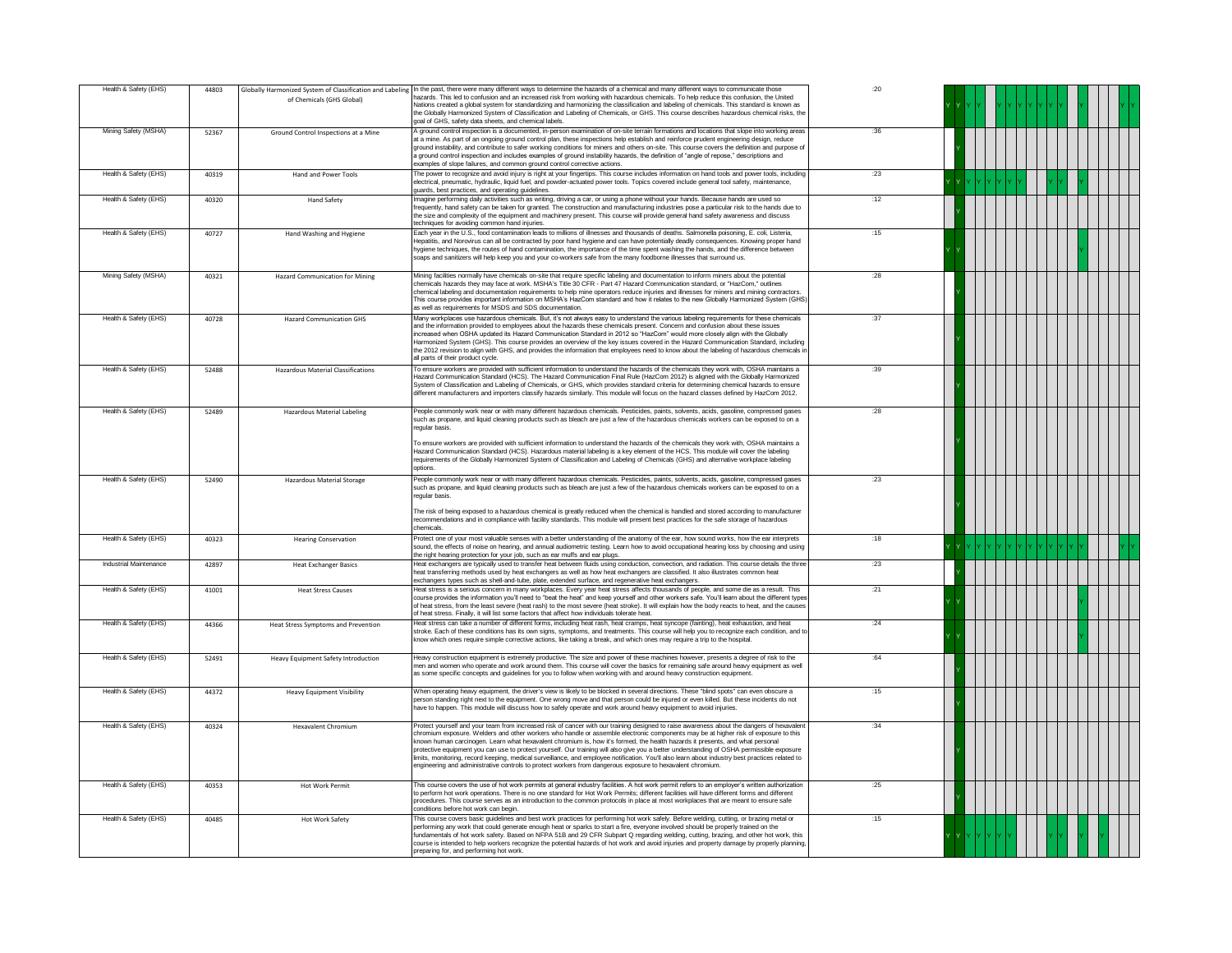| Industrial Maintenance | 42898 | HVAC - Heating and Cooling              | HVAC systems are used to maintain clean, conditioned air in enclosed spaces. The term "conditioned" refers to the fact that the<br>temperature and humidity of the air are maintained within desired ranges. This module describes the two most common cooling systems as<br>well as heating devices used in HVAC systems.                                                                                                                                                                                                                                                                             | :28        |  |
|------------------------|-------|-----------------------------------------|--------------------------------------------------------------------------------------------------------------------------------------------------------------------------------------------------------------------------------------------------------------------------------------------------------------------------------------------------------------------------------------------------------------------------------------------------------------------------------------------------------------------------------------------------------------------------------------------------------|------------|--|
| Industrial Maintenance | 42899 | HVAC - Hot Water and Ventilation        | The purpose of heating, ventilation, and air conditioning systems (commonly referred to as HVAC systems) is to provide environments that<br>are comfortable for people and allow equipment to operate safely and reliably. HVAC systems are used in residential, commercial, and<br>industrial facilities. This module contains information on hot water heating systems, air distribution systems, and HVAC control systems.                                                                                                                                                                          | .28        |  |
| Industrial Maintenance | 42900 | <b>HVAC Basics</b>                      | The purpose of Heating, Ventilation and Air Conditioning (HVAC) systems is to provide environments that are comfortable for people and<br>allow temperature- or humidity- sensitive equipment to operate safely and reliably. HVAC systems are used in residential, commercial and<br>ndustrial facilities. This module will identify safe work practices to use when working around HVAC systems and the most common HVAC<br>system components.                                                                                                                                                       | :23        |  |
| Health & Safety (EHS)  | 40496 | <b>Hydraulic Fluid Safety</b>           | This course covers basic quidelines and best practices for working safely around common hydraulic equipment. From bottle jacks to<br>forklifts and shop equipment, this course provides important information on the principles of hydraulics and the hazards that hydraulic<br>systems can present. Based on OSHA documents and industry experience, this course is designed to help workers understand how to<br>recognize common hydraulic hazards and avoid serious injuries.                                                                                                                      | :27        |  |
| Industrial Maintenance | 44370 | <b>Hydraulic System Basics</b>          | In a hydraulic system, pressure applied anywhere to a contained, incompressible fluid is transmitted undiminished throughout the fluid. This<br>course is an introduction to hydraulic systems and their uses. It covers hydraulic theory, common components, what mechanical advantage<br>s, and how hydraulic fluid is contaminated.                                                                                                                                                                                                                                                                 | :13        |  |
| Industrial Maintenance | 42093 | <b>Hydraulic System Equipment</b>       | In a hydraulic system, pressure applied anywhere to a contained, incompressible fluid is transmitted undiminished throughout the fluid. This<br>course covers the purpose and function of the valves and various components used in a typical hydraulic system to control pressure<br>transmit fluid, and filter contaminants.                                                                                                                                                                                                                                                                         | :20        |  |
| Industrial Maintenance | 42094 | Hydraulic System Valves and Components  | In a hydraulic system, pressure applied anywhere to a contained, incompressible fluid is transmitted undiminished throughout the fluid. This<br>course covers the purpose and function of the major equipment used in a typical hydraulic system.                                                                                                                                                                                                                                                                                                                                                      | :23        |  |
| Health & Safety (EHS)  | 40325 | Hydrogen Sulfide Awareness              | Sometimes what you can't smell can hurt you. Protect yourself and your team with this critical information that raises awareness of what<br>Hydrogen Sulfide (H2S) is and discusses exposure risks and effects, toxicity, ignition, detection, prevention, and evacuation.                                                                                                                                                                                                                                                                                                                             | :13        |  |
| Health & Safety (EHS)  | 40354 | Incident Investigation                  | As long as people work, there will be safety-related incidents and near misses. But those incidents can be used to make the workplace<br>safer if they are investigated, analyzed, and corrected to prevent their recurrence. This course discusses reasons for incident investigations<br>the phases of an incident investigation, team leader responsibilities, and who comprises the investigation team, It then provides information<br>on best practices for interviewing witnesses, determining the root cause of an incident, and corrective and follow-up actions                              | .34        |  |
| Health & Safety (EHS)  | 52532 | <b>Industrial Hygiene Basics</b>        | 'Industrial hygiene" (or "occupational hygiene," outside of the U.S.) is the discipline of evaluating and controlling workplace hazards in order<br>to protect the health and well being of workers and the community. This involves monitoring of work environments, evaluating exposures to<br>hazards, and employing controls to prevent or minimize exposures and their effects. This module describes the job responsibilities of an<br>ndustrial hygienist, discusses common workplace hazards, and details measures that can be used to control these hazards.                                  | .44        |  |
| Health & Safety (EHS)  | 41529 | Job Hazard Analysis                     | This course provides basic guidelines for performing a job hazard analysis (JHA) in a variety of industrial workplaces. Based on industry<br>best practices and OSHA guidelines, this course offers insights into why a JHA is a critical part of any safety program. From identifying<br>common workplace hazards to accepted means of hazard control, this course provides the fundamental elements critical to establishing<br>safe work habits for yourself and your team.                                                                                                                         | :16        |  |
| Health & Safety (EHS)  | 40326 | Ladder Safety                           | Ladders are tools commonly used to gain access to higher levels that are otherwise unreachable. When maintained properly and used<br>according to safety guidelines, they are a simple and effective tool. However, each year thousands of workers are either injured or killed in<br>ladder related accidents. This course describes different types of ladders, as well as ladder construction, ladder selection, height<br>requirements, weight capacity, hazardous conditions, inspections, ladder setup, safe practices when using ladders, storage, and<br>naintenance.                          | :23        |  |
| Health & Safety (EHS)  | 40327 | Laser Safety                            | asers have become an integral part of society. Due to their ability to carry large amounts of data with little or no signal degradation over<br>long distances, they are commonly used in fiber optic communication systems. Use this course to learn safe work practices around Light<br>.<br>Amplification by Stimulated Emission of Radiation (LASERs). This course covers the theory of laser light, how lasers work, types of lasers,<br>aser classifications, laser hazards, low-power laser hazards, and laser pointer safety quidelines.                                                       | :16        |  |
| Health & Safety (EHS)  | 40328 | <b>Lead Awareness</b>                   | Before you cut, grind, or burn through any painted surface at work or at home, better make sure you know what you're dealing with. Protec<br>yourself and your team from unintentional lead exposure with this course that defines what lead is and provides information on its history<br>and usage, reduction efforts, lead exposure, effects, detection and treatment, personal protective equipment (PPE), and prevention<br>methods.                                                                                                                                                              | :15        |  |
| Health & Safety (EHS)  | 40532 | Lead-Based Paint Safety                 | This course covers basic quidelines and best practices for working safely around lead-based paint. Even though U.S. legislation passed in<br>1978 has dramatically limited the allowable lead levels in paint, lead-based paint is still present in many residential and commercial buildings.<br>Based on OSHA standards set forth in 29-CFR 1910.1025 related to lead exposure in the workplace, this course is designed to help<br>workers recognize and avoid the hazards associated with lead-based paint.                                                                                        | :28        |  |
| Industrial Maintenance | 45400 | <b>Lighting Basics</b>                  | All workplaces depend on high quality lighting. In addition to providing illumination of workspaces, good lighting also plays a role in<br>enhancing employee satisfaction and performance, as well as providing general comfort and safety. It reduces the risk of eye strain and any<br>of the physical symptoms that accompany it, including headaches or neck pain. In the industrial setting, lighting does all this, plus it<br>provides clear visual indication of functions, and control of various processes. This module will describe different types of lights and their<br>common uses    | :18        |  |
| Health & Safety (EHS)  | 42187 | Line Breaking Safety                    | Line breaking is the intentional opening of a pipe, line, or duct that contains or has contained material capable of causing injury. OSHA<br>equires that all members of a line breaking team understand the hazards related to the material and equipment involved.<br>This course illustrates common hazards of line breaking and provides suggested preventative measures for this type of work. Based on<br>general industry best practices and OSHA regulations, this course covers basic safe work procedures recommended by industry<br>professionals when planning or working on a line break. | :39        |  |
| Mining Safety (MSHA)   | 40329 | Line of Authority                       | This course provides a description of the line of authority at a mine, including the roles and responsibilities of miners, supervisors, safety<br>personnel, miners' representatives, and mine operators.                                                                                                                                                                                                                                                                                                                                                                                              | :15        |  |
| Health & Safety (EHS)  | 43611 | Load Securement                         | The North American Cargo Securement Standard provides the basis for the rules and regulations covering load securement on motor<br>vehicles in the United States and Canada. This standard was created because unsecured loads can cause loss of life and load, cargo and<br>vehicle damage, and accidents with other vehicles. This course covers the purpose of load securement, preparing loads, methods of load<br>securement (including tie-down assemblies), working load limits, tie-down types, and safety.                                                                                    | :26        |  |
| Health & Safety (EHS)  | 44374 | Lockout Tagout for Affected Employees   | Lockout/tagout can be defined as the placement of a lock or tag on an energy isolating device, in accordance with an established procedure<br>ensuring that the energy isolating device and the equipment being controlled cannot be re-energized until the locking device is removed.<br>While an authorized person usually performs the lockout, an "affected employee" is an employee that is affected by the lockout. This course<br>will focus on the general awareness needed for these "affected employees."                                                                                    | :18        |  |
| Health & Safety (EHS)  | 44375 | Lockout Tagout for Authorized Employees | Don't count on luck, count on the lock. Protect yourself and your team from unintentional exposure to all types of hidden energy with this<br>course that describes hazardous energy types and energy control procedures, including preparation, shutdown, isolation, lockout, stored<br>energy check, verification, and release of lockout. Additional topics include lockout hardware and administration of an Energy Control<br>Program (ECP). This course is intended for the "authorized employees" who typically perform lockout/tagout procedures.                                              | :29        |  |
| Industrial Maintenance | 42901 | Lubricants and Oils                     | When two moving solid surfaces interact, material from those surfaces can be lost. This loss of material is known as "wear." Wear on<br>equipment can shorten the lifespan of machines, disrupt production, and result in product loss. Lubrication is the process of using<br>substances called lubricants to reduce wear. This course covers what lubricants are, what they are made of, and common types of<br>lubricants. This course also illustrates the differences between common lubricating methods as well as safe storage and handling<br>requirements.                                    | $\cdot$ 31 |  |
| Industrial Maintenance | 45401 | <b>Lubrication Basics</b>               | Whenever two moving, solid surfaces contact each other, there is friction which creates heat and leads to destructive wear. Lubrication is<br>the process of introducing a lubricant substance between the surfaces in order to reduce that friction and wear. A lubricant can be a solid<br>such as molybdenum disulfide or Teflon; a semi-solid, such as grease; a liquid, such as oil; or even a gas such as air. This module will<br>focus primarily on the industrial uses of liquid oils and grease as lubricants.                                                                               | :39        |  |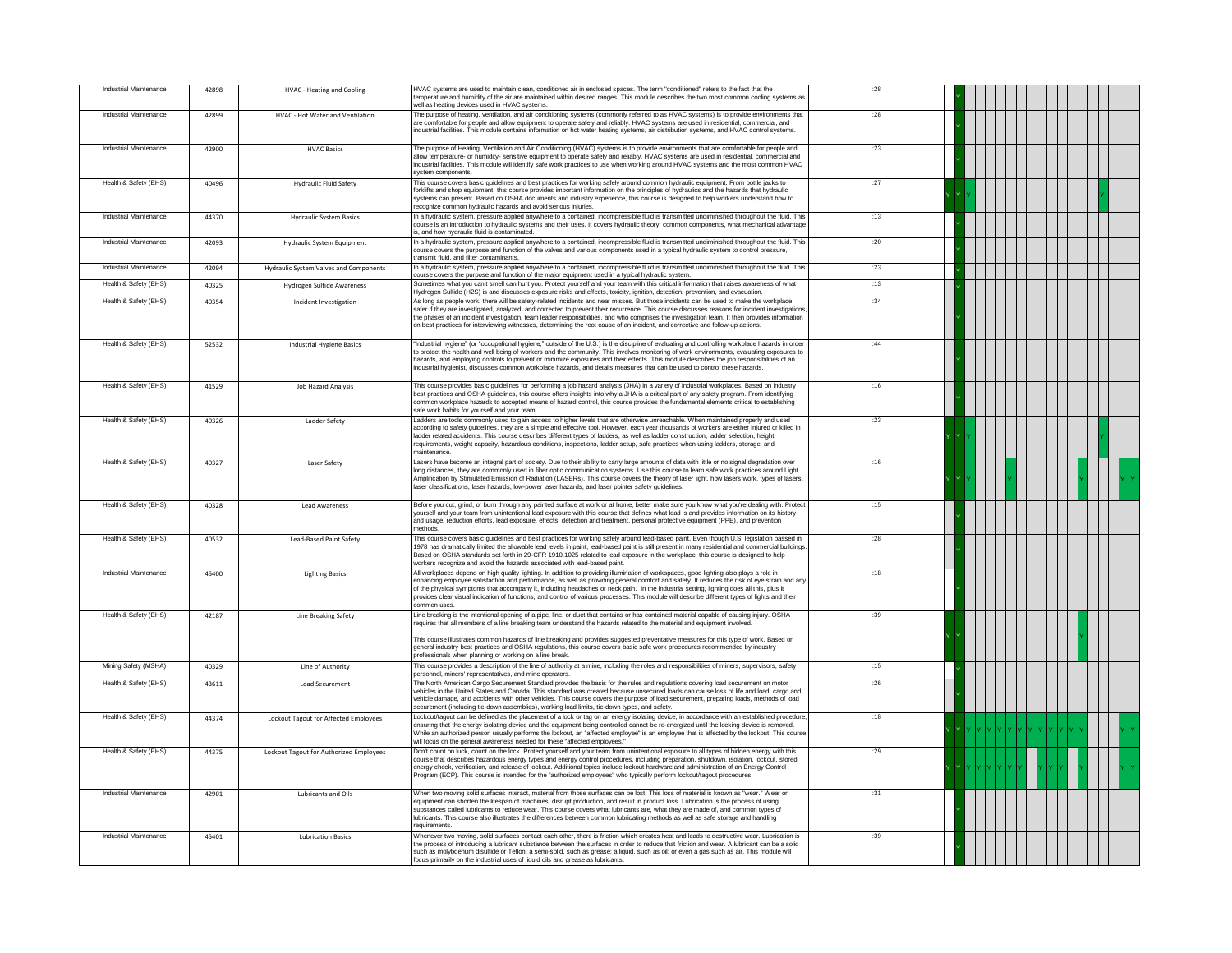| Health & Safety (EHS)         | 41524 | <b>Machine Guarding</b>                                            | This course covers the importance of having industrial machine hazards properly guarded and protected against. This course is aligned with<br>OSHA General Industry standards and industry best practices. It is meant to be used as an introductory or refresher course for general<br>industry workers who will be operating or working near industrial machinery.                                                                                                                                                                                                                                                                                                                                                                                                                                                               | :15  |  |
|-------------------------------|-------|--------------------------------------------------------------------|------------------------------------------------------------------------------------------------------------------------------------------------------------------------------------------------------------------------------------------------------------------------------------------------------------------------------------------------------------------------------------------------------------------------------------------------------------------------------------------------------------------------------------------------------------------------------------------------------------------------------------------------------------------------------------------------------------------------------------------------------------------------------------------------------------------------------------|------|--|
| Health & Safety (EHS)         | 44804 | Maintencance Safety                                                | Industrial facilities rely heavily on complex equipment. To run efficiently and effectively, the equipment needs reqular maintenance. However,<br>performing maintenance can introduce many safety hazards. This course addresses best practices for safely maintaining and repairing<br>equipment.                                                                                                                                                                                                                                                                                                                                                                                                                                                                                                                                | 32   |  |
| Industrial Maintenance        | 42902 | Matter States and Temperature                                      | All matter on earth exists in one of three phases or states: solid, liquid, or gas. A substance's phase is determined by the speed of its<br>molecular motion, often referred to as kinetic energy. Adding or removing heat energy from a substance can change it from one state to<br>another. This course illustrates the types and properties of matter states, and concludes with a discussion of temperature scales and the<br>different types of heat transfer.                                                                                                                                                                                                                                                                                                                                                              | :16  |  |
| Industrial Maintenance        | 45402 | Measurement - Dimensions                                           | Distance measuring units include the U.S. standard, (inch, feet, yard), decimal-inch (tenth, hundredth, thousandth, ten-thousandth), or the<br>metric (millimeter, centimeter, meter). Being able to measure distance or determining if something is square are integral parts of many<br>projects. This can include weekend do-it-yourself jobs to major landscaping and construction projects. While measuring cannot be done<br>without some variation, errors can be reduced by following basic principles covered in this course.                                                                                                                                                                                                                                                                                             | :20  |  |
| <b>Industrial Maintenance</b> | 42903 | Measurement - Temperature, Force, and Fluids Properties            | Monitoring and measurement are an essential part of almost every job. Proper measurement of physical properties requires the knowledge<br>of specific terms, measuring units, and measuring devices. This course covers the terminology needed to accurately monitor and measure<br>equipment, as well as the measuring units and techniques that apply to temperature, force, and fluids. It also discusses the challenges<br>associated with measuring different physical properties.                                                                                                                                                                                                                                                                                                                                            | :26  |  |
| Health & Safety (EHS)         | 52551 | Mechanical Power Press Safety                                      | A mechanical power press (MPP) is a machine that uses dies and pressure to shear, punch, form, and assemble metal or other material.<br>They can develop up to several thousand tons of pressure, and the area where they perform work - the "point of operation" - poses a<br>serious pinch point hazard. They also contain rotating component and in-running nip point hazards. The primary and secondary safeguards<br>that are used on MPPs depend on several things. All safeguards must be inspected and tested on a regular basis to make sure that they<br>function correctly and meet all current safety standards.                                                                                                                                                                                                       | .42  |  |
| Industrial Maintenance        | 41190 | <b>Meeting Customer Expectations</b>                               | Meeting the needs and expectations of the customer is important in any successful product design. Waste, products with inconsistent-<br>quality, and even a poor company reputation can lead to not meeting customer expectations. This course focuses on ways to discover the<br>needs and expectations of the customer, the different categories of product features, and the importance of following established production<br>procedures.                                                                                                                                                                                                                                                                                                                                                                                      | :18  |  |
| Health & Safety (EHS)         | 45403 | Metal on Metal Safety                                              | When working on heavy construction equipment, there are often situations when you have the need to strike a metal component of a<br>machine with a hammer. Most hammers have hardened steel heads, and there is a hidden danger in striking two hardened metal surfaces<br>together. This action can lead to sharp pieces of metal breaking out of the hammer or the struck piece of metal at very high velocity. This<br>course will describe why this happens and what can be done to minimize the danger and protect yourself from injury.                                                                                                                                                                                                                                                                                      | :15  |  |
| Health & Safety (EHS)         | 42904 | Mold Awareness and Prevention                                      | Mold is everywhere! Thousands of species of this type of fungus can be found growing year round, both indoors and outdoors, even in the<br>most sterile of environments. Mold has a number of benefits, however it can also become a problem. Mold can destroy construction<br>materials and also negatively impact people's health. Knowing how to recognize mold, as well as how to clean it up and prevent it from<br>ecurring, is essential to a safe and healthy environment at work and at home.                                                                                                                                                                                                                                                                                                                             | :21  |  |
| Industrial Maintenance        | 44371 | Motor Control Circuits and Functions                               | A small motor can be started by simply plugging it into an electrical receptacle or by using a switch or circuit breaker. A large motor requires<br>a specialized switching unit called a motor starter or motor contactor. Once they are running, there are many other aspects to safe and<br>efficient motor operation. Motor control refers to manual or automatic methods for starting, stopping, controlling speed, reversing, and<br>protecting a motor. These controls are achieved using a variety of circuits, connections and sensors.                                                                                                                                                                                                                                                                                   | :32  |  |
| Health & Safety (EHS)         | 52552 | Mounting and Dismounting Heavy Equipment                           | Accessing the operator's cab on heavy equipment requires more physical activity than sitting down into a car or small truck. "Mounting" and<br>'dismounting" often requires the use of access supports such as ladders, steps, and handholds. This course will cover some specific safety<br>guidelines to prevent injuries during the mounting and dismounting of heavy equipment.                                                                                                                                                                                                                                                                                                                                                                                                                                                | :12  |  |
| Mining Safety (MSHA)          | 52369 | MSHA Surface Miner Training and Documentation                      | This course discusses the development of the Federal Mine Safety and Health Act of 1977 (the Mine Act) and the creation of the Mine<br>Safety and Health Administration (MSHA). It also discusses MSHA activities, CFR Title 30 - Part 46 required training topics, and compliant<br>documentation.                                                                                                                                                                                                                                                                                                                                                                                                                                                                                                                                | :26  |  |
| Health & Safety (EHS)         | 52557 | <b>Near Miss Best Practices</b>                                    | The Occupational Safety and Health Administration (OSHA) has described "near misses" as incidents where no property was damaged and<br>no personal injury sustained, but where, given a slight shift in time or position, damage and/or injury easily could have occurred. It has been<br>shown that injury and damage-producing events are frequently preceded by warning signs or near miss incidents. For this reason, a<br>program designed to identify, record, and address near miss incidents will improve worker safety and the safety culture of an organization.                                                                                                                                                                                                                                                         | :20  |  |
| Health & Safety (EHS)         | 41191 | NFPA 70E Introduction                                              | NFPA 70E is the "Standard for Electrical Safety in the Workplace." It establishes safe practices for working with or near electrical<br>equipment and was created to protect workers from two major electrical dangers, electric shock and arc flash. This course provides an<br>introduction to NFPA 70E and summarizes some of its important safety guidelines, including safety boundaries around electrical equipment,<br>bersonal protective equipment requirements, and some requirements for electrical equipment and devices.                                                                                                                                                                                                                                                                                              | : 24 |  |
| Health & Safety (EHS)         | 52559 | Night Shift Safety                                                 | Night shift work can expose workers to a range of hazards, including sleep deprivation, limited visibility, and changing weather conditions.<br>This course discusses what constitutes extended or unusual works shifts and the hazards associated with work pattern changes. The<br>dangers of sleep deprivation, as well as nighttime weather hazards, are also explained along with nighttime work area lighting needs.<br>operating mobile equipment at night, and the best practices for working outside at night.                                                                                                                                                                                                                                                                                                            | :18  |  |
| Industrial Maintenance        | 52613 | Non-conductive Tools                                               | Electricity can be dangerous to human beings. The use of non-conductive tools is one of many techniques used to reduce the chance of<br>injury when working with electricity. Electrical conductivity is an intrinsic property of a material which quantifies the ability of a material to<br>allow or oppose the flow of electrons produced by a voltage difference across the material. Non-conductive tools help protect an electrical<br>worker by preventing the flow of electricity from a live source to the person holding the tool.                                                                                                                                                                                                                                                                                       | :18  |  |
| Health & Safety (EHS)         | 44377 | Occupational Injuries and Illnesses - Determining<br>Recordability | In the workplace, employees may be confronted with a variety of injury and illness cases. When these occur, employees will need to<br>determine or help determine whether or not a case should be recorded for their facility. The purpose of recordkeeping is to ensure facilities<br>record and report work-related fatalities, iniuries and illnesses to help analyze iniury causes, identify potential trends, and prevent future<br>occurrences. This course will discuss best practices in recording injuries and illnesses.                                                                                                                                                                                                                                                                                                 | .44  |  |
| HR Compliance & Soft Skills   | 41192 | OJT Mentoring                                                      | On-the-job training programs can be very productive when properly structured. This course provides tips to help make people more<br>effective OJT mentors, including explaining the structure of an OJT team, providing four questions to ask before training begins, stressing<br>the importance of a training plan, giving tips for being a good mentor, explaining how to evaluate the OJT mentor and program, and more.                                                                                                                                                                                                                                                                                                                                                                                                        | :28  |  |
| Industrial Maintenance        | 45404 | <b>Operator Basic Care</b>                                         | Operator basic care (also known as operator essential care, operator driven reliability, asset basic care, or autonomous maintenance) is an<br>equipment reliability program. Although the name and program details can vary, the general concept is to involve operators in the<br>maintenance of their equipment. By engaging all employees, a consistent product output and quality can be maintained throughout the<br>expected lifespan of a machine. The theory is that maintenance should be driven by operators because they spend the most time with the<br>equipment, so they know the most about the current machine condition. Operator basic care provides a foundation for a successful<br>predictive maintenance program. This course covers the basic concepts and best practices of Operator Basic Care programs. | :32  |  |
| Health & Safety (EHS)         | 45405 | <b>OSHA Electrical General Requirements</b>                        | The Occupational Safety and Health Administration (OSHA) has developed electrical safety requirements to protect employees from<br>electrical hazards. The Electrical General Requirements standard (29 CFR 1910.303) is one of OSHA's most frequently cited standards.<br>Among these standards, this course covers requirements for listed and labeled equipment, proper use of flexible cords and cables, working<br>space requirements, and effective electrical safety programs.                                                                                                                                                                                                                                                                                                                                              | :31  |  |
| Health & Safety (EHS)         | 45406 | <b>OSHA Electrical Wiring Methods</b>                              | The Occupational Safety and Health Administration (OSHA) has developed electrical safety requirements to protect employees from<br>hazards such as electric shock, electrocution, fires, and explosions. The Electrical Wiring Methods standard (29 CFR 1910.305) is one of<br>OSHA's most frequently cited standards. This standard covers wiring methods, components, and equipment for general use. This course<br>will address some of the frequently cited requirements and provide some examples to help clarify the standard.                                                                                                                                                                                                                                                                                               | : 28 |  |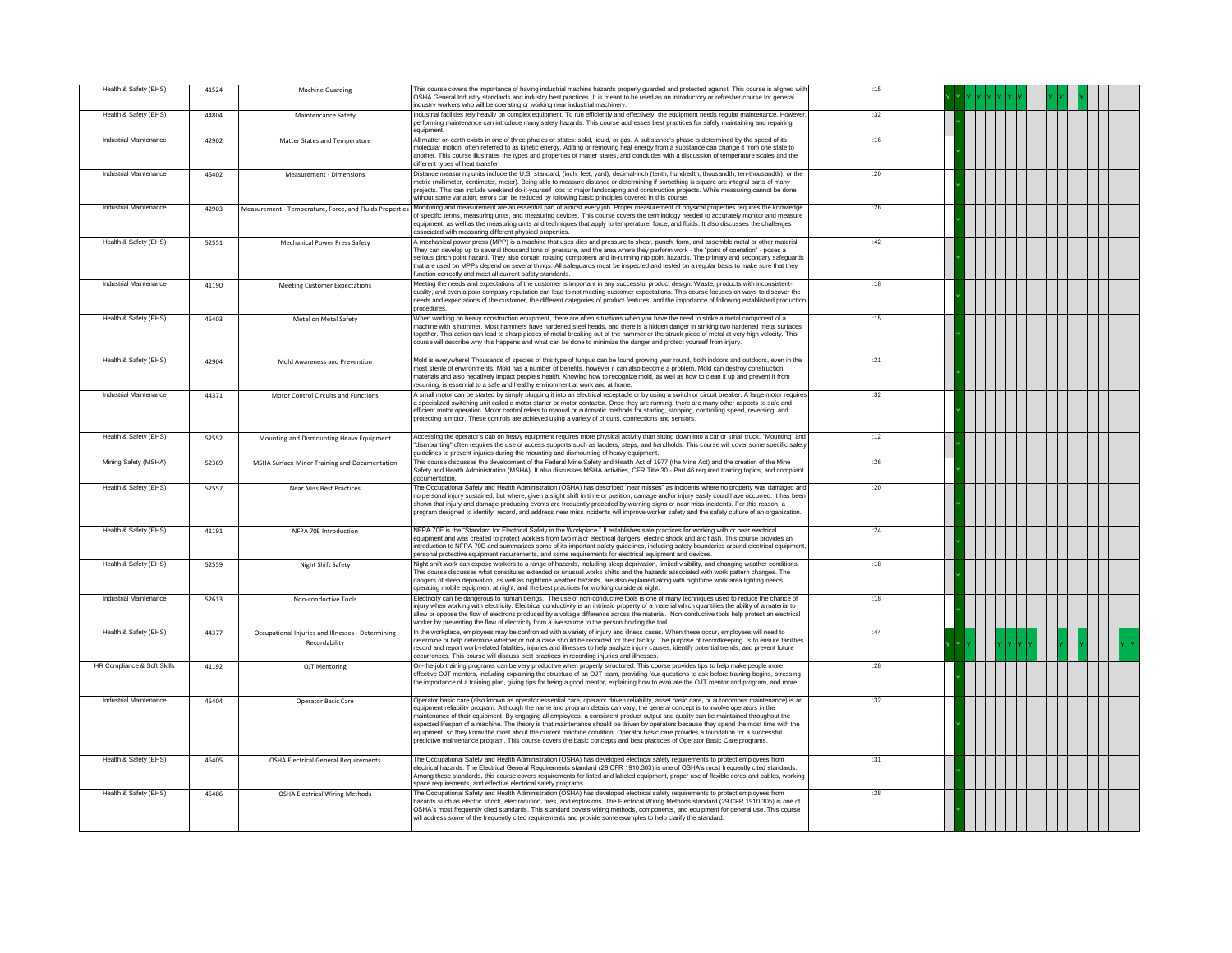| Health & Safety (EHS)  | 45407 | OSHA Recordkeeping                                     | In the workplace, employees may be confronted with a variety of injury and illness cases. When these occur, employees will need to<br>determine or help determine whether or not a case should be recorded on the OSHA 300 Log for their facility. Injury records are kept to help<br>analyze injury causes, identify potential trends, and prevent future occurrences. Failure to properly record an injury or illness may also result<br>in an OSHA violation and citation. Thus, it is extremely important to know and understand the OSHA rules and requirements for recording<br>an injury or illness. This course will review the criteria for recording injuries and illnesses for OSHA purposes. | :56  |  |
|------------------------|-------|--------------------------------------------------------|----------------------------------------------------------------------------------------------------------------------------------------------------------------------------------------------------------------------------------------------------------------------------------------------------------------------------------------------------------------------------------------------------------------------------------------------------------------------------------------------------------------------------------------------------------------------------------------------------------------------------------------------------------------------------------------------------------|------|--|
| Health & Safety (EHS)  | 41773 | <b>Overhead Crane Basics</b>                           | This course covers the basic components and functions of floor-operated overhead cranes used in industrial facilities. It also covers the<br>inspections of cranes and rigging components that many facilities require to be performed before a crane can be operated.<br>This course is based on relevant standards for overhead crane safety from OSHA, ANSI, and ASME, as well as recognized general<br>industry best practices. Using clear and concise diagrams and animations, this training covers the following topics:<br>The components of overhead cranes<br>The function of overhead cranes                                                                                                  | :20  |  |
|                        |       |                                                        | The function of rigging and slings<br>Common pre-use safety inspections for cranes and rigging<br>Importance of personal protective equipment<br>website use only] This course can be paired with the course Overhead Crane Operational Safety, which goes into detail about safe<br>operating procedures and practices when operating or working near an overhead industrial crane. [link]                                                                                                                                                                                                                                                                                                              |      |  |
| Health & Safety (EHS)  | 41193 | Overhead Crane Operational Safety                      | This course gives workers an overview of the safe operating procedures for moving loads with floor-operated overhead industrial cranes.<br>This course covers the dangers associated with lifting and moving a load with an overhead crane, as well as safe procedures that will avoid<br>those dangers<br>This course is based on relevant standards for overhead crane safety from OSHA, ANSI, and ASME, as well as recognized general<br>industry best practices. Using clear, concise 2D and 3D diagrams and animations, this training covers the following topics:                                                                                                                                  | :16  |  |
|                        |       |                                                        | The importance of knowing the load capacity of the crane and the rigging<br>How the sling angle can affect rigging<br>Safe procedures for lifting, moving, and setting down a load<br>Safe procedures for operating a crane near people<br>The importance of personal protective equipment<br>website use only] This course can be paired with our Overhead Crane Basics course, which covers basic overhead crane concepts and<br>the common pre-use inspections required at most facilities. [link]                                                                                                                                                                                                    |      |  |
| Industrial Maintenance | 52615 | <b>Painting and Coating Basics</b>                     | Surfaces are often painted or coated to protect them against corrosion and degradation. Metal corrosion is of particular concern because it<br>can cause equipment failures, which can lead to safety problems, environmental issues, lost production, and increased costs                                                                                                                                                                                                                                                                                                                                                                                                                               | :37  |  |
|                        |       |                                                        | Wood surfaces are also often painted or coated to provide protection from insects, fungi, and weathering. Paints and coatings for use on<br>masonry surfaces must be formulated for the high pH levels that are often present.<br>Prior to painting or coating, surfaces must be properly prepared, which may include cleaning, sanding, drying, and sometimes priming, in                                                                                                                                                                                                                                                                                                                               |      |  |
|                        |       |                                                        | order to achieve even coverage and good adhesion.                                                                                                                                                                                                                                                                                                                                                                                                                                                                                                                                                                                                                                                        |      |  |
| Health & Safety (EHS)  | 40332 | Pedestrian Safety                                      | Don't set foot on the plant floor or walk into the warehouse without this basic training on safely walking in an active work zone. Learn about<br>blind spots, the importance of establishing eye contact, and staying within designated walkways. This course covers pedestrian safety<br>guidelines, mobile equipment guidelines, and forklift driver guidelines.                                                                                                                                                                                                                                                                                                                                      | :12  |  |
| Health & Safety (EHS)  | 40333 | Personal Protective Equipment                          | Every day, someone decides to give up their sight, hearing, fingers, toes, or worse to save a few seconds of effort. Sure it can be<br>inconvenient and uncomfortable, but using personal protective equipment (PPE) properly is better than many unfortunate alternatives. Use<br>this course to educate yourself and your team on head protection, eye and face protection, hand protection, foot protection, respiratory<br>protection, and hearing protection                                                                                                                                                                                                                                        | :18  |  |
| Industrial Maintenance | 44336 | Photoswitches, Proximity Sensors, and Feedback Devices | Photoswitches, proximity sensors, and feedback devices are all used to detect objects or information. They are useful in industrial and<br>nanufacturing environments to sense product or personnel in the line of machinery or equipment. This module discusses the operation of<br>he different types of each of these                                                                                                                                                                                                                                                                                                                                                                                 | :21  |  |
| Mining Safety (MSHA)   | 40334 | Physical Hazards at a Mine                             |                                                                                                                                                                                                                                                                                                                                                                                                                                                                                                                                                                                                                                                                                                          | :21  |  |
| Industrial Maintenance | 45408 | <b>Physics Basics</b>                                  | Understanding physics is a huge endeavor as it covers so many different scientific elements, from the gravity that keeps people from<br>floating into space to the momentum that keeps an object in motion. Simply defined, physics is a branch of science that studies matter and<br>its motion, as well as how it interacts with energy and forces. It covers such subjects as motion, electricity, work and energy, astronomy,<br>waves and sound, light and optics, and nuclear physics and relativity. This module will focus on how physics relates to motion, work, and<br>enerav.                                                                                                                | :26  |  |
| Industrial Maintenance | 45409 | <b>Pneumatic Basics</b>                                | Pneumatics is defined as "using pressurized gases to do work." Pneumatic systems are based on the controlled use of compressed air as a<br>source of stored potential energy. By controlling how the air is released, the energy can be turned into movement<br>Pneumatics are used in handheld power tools, automatic doors, and conveyor systems. They are also used in aircraft for landing gear,<br>flaps, and other instruments. The air brakes on buses and trucks are pneumatic, as well as some exercise machines. Typically, pneumatic<br>systems are more flexible, less costly, and more reliable than many other types of electric motors.                                                   | : 28 |  |
| Health & Safety (EHS)  | 42092 | Pneumatic Tool Safety                                  | Pneumatic tools are powered by compressed air. Common air-powered hand tools include jack hammers, chipping hammers, wrenches,<br>grinders, and nail guns. Some of these tools shoot or create projectiles which can cause bodily injury. Additionally, pneumatic tools produce<br>ear-damaging noise and release atomized oil and water vapor into the air. This module describes pneumatic tools hazards and how to deal<br>with them.                                                                                                                                                                                                                                                                 | :15  |  |
| Health & Safety (EHS)  | 52629 | <b>Pollution Prevention Best Practices</b>             | Pollution is the contamination of the environment by substances that harm plants, animals, people, or natural resources. Most people are<br>amiliar with the three major forms of pollution: air, water, and land. Polluting these natural resources has both local and global impacts. This<br>course describes ways to identify and reduce pollution at its source.                                                                                                                                                                                                                                                                                                                                    | :35  |  |
| Health & Safety (EHS)  | 41093 | Portable Loading Ramps                                 | Portable loading ramps, also called portable loading docks, forklift ramps, mobile ramps, or yard ramps, provide access to semi-trailers and<br>boxcars from ground level. They can be used in places where permanent loading docks do not exist, such as farm fields or construction<br>sites, or as a cost effective way to expand material handling capabilities. Portability provides the flexibility to load and unload trailers close to<br>the storage location, which can significantly reduce transportation distances in large facilities. This course will cover the basic features and<br>safe operating guidelines for portable loading ramps.                                              | :16  |  |
| Health & Safety (EHS)  | 52561 | Pressure Washing Best Management Practices             | Pressure washing generally refers to the practice of using water sprayed through a nozzle at high pressure to clean or strip material from<br>various surfaces. This technique typically produces contaminated wastewater that can flow into a nearby waterway without proper<br>ntervention. This course describes pressure washing best practices and steps to take to avoid polluting open water                                                                                                                                                                                                                                                                                                      | :26  |  |
| Industrial Maintenance | 41195 | <b>Problem Solving Strategies</b>                      | Problems arise in the workplace on a daily basis. Often times, they can be very difficult and time consuming to solve. Approaching the<br>problem with a structured plan can help improve your efficiency, determine hidden causes, and increase the likelihood that your solution will<br>actually fix the problem. This course illustrates key concepts using a step-by-step plan for a real world example, along with practical tools<br>and strategies like the "5 Whys" technique, that you can use when troubleshooting problems in your workplace.                                                                                                                                                | :24  |  |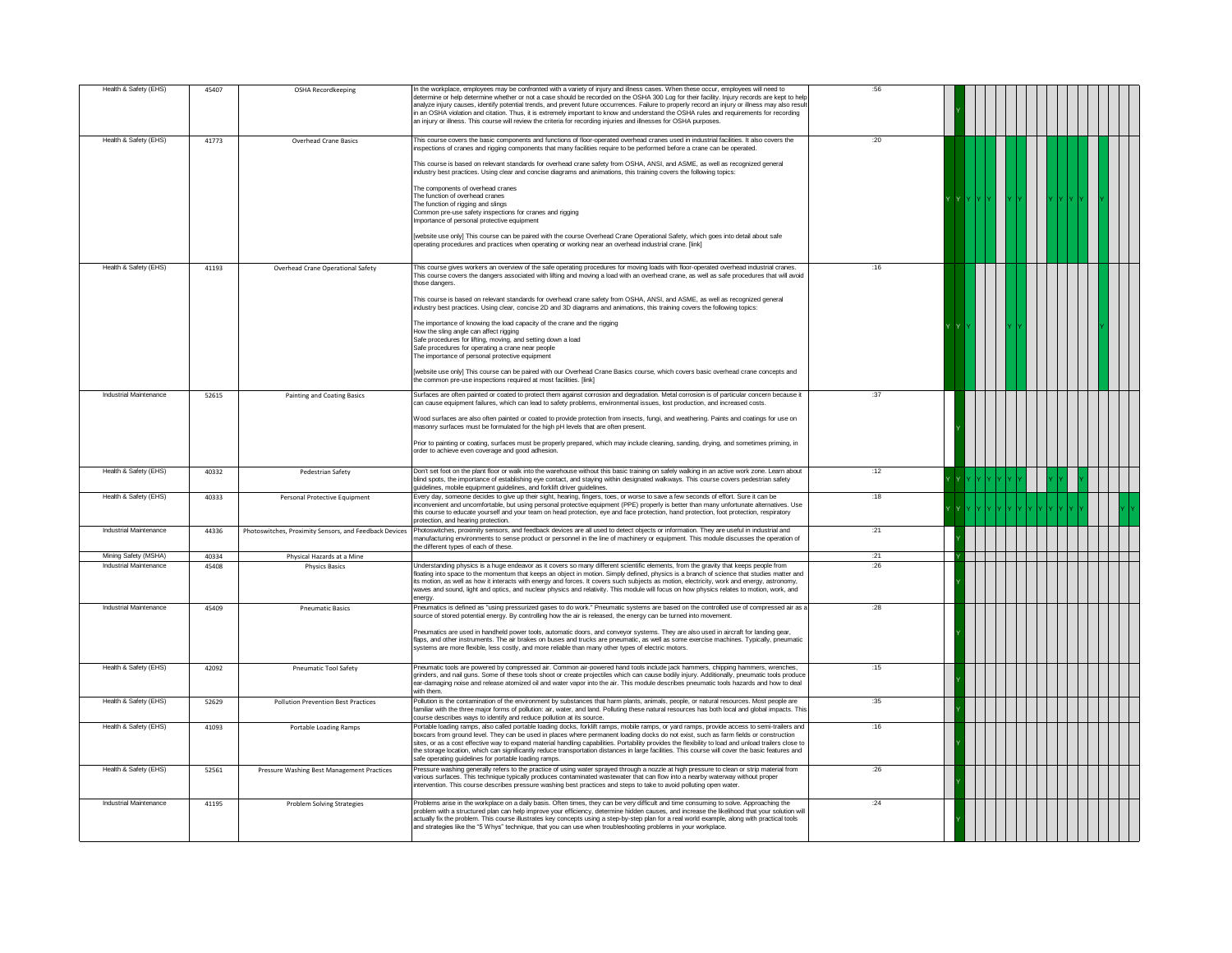| Industrial Maintenance      | 41196 | Process and Instrumentation Diagrams                      | Process and Instrumentation Diagrams, also known as P&IDs, are basically maps meant to show process connections and equipment<br>relationships pictorially. They are invaluable during the planning and installation of new equipment, maintenance planning and procedures,<br>and when comparing as-installed controls to the original design. This module will discuss how P&IDs are used, how to read the symbols<br>used on P&IDs, and a real world examples of a P&ID system.                                                                                                                                                                                                                                                                                                                                                                                                                                                                                                                                          | :40  |  |
|-----------------------------|-------|-----------------------------------------------------------|-----------------------------------------------------------------------------------------------------------------------------------------------------------------------------------------------------------------------------------------------------------------------------------------------------------------------------------------------------------------------------------------------------------------------------------------------------------------------------------------------------------------------------------------------------------------------------------------------------------------------------------------------------------------------------------------------------------------------------------------------------------------------------------------------------------------------------------------------------------------------------------------------------------------------------------------------------------------------------------------------------------------------------|------|--|
| Industrial Maintenance      | 41197 | Process Control Charts                                    | Many production facilities use process control charts to track and visually show the behavior and stability of a process over time. This<br>course covers the benefits of using process control charts, the importance of consistency, the many kinds of process control charts, the<br>different elements of process control charts, and how to continually improve the production process.                                                                                                                                                                                                                                                                                                                                                                                                                                                                                                                                                                                                                                | : 23 |  |
| Industrial Maintenance      | 45410 | Process Control Fundamentals                              | Process control simply refers to the control of a process. The main goal of process control is to stabilize process operations in order to<br>consistently produce the desired results, and it can be automatic or manual. In modern processing and manufacturing industries, process<br>control is frequently implemented by automated, computer- based control systems which utilize a number of different "tools." The<br>fundamental building block of these systems is the "process control loop." This module discusses open and closed loop controllers, as well<br>as specific examples of each                                                                                                                                                                                                                                                                                                                                                                                                                     | :20  |  |
| Health & Safety (EHS)       | 41803 | Process Safety Management                                 | Process Safety Management is the identification, evaluation, and prevention of highly hazardous chemical releases that could occur as a<br>result of catastrophic failures in processes, procedures, or equipment. This course covers the components of the OSHA regulation in detail.<br>By actively participating in PSM training and following all recommended safe work practices, you can do your part to help improve safety in<br>the workplace.                                                                                                                                                                                                                                                                                                                                                                                                                                                                                                                                                                     | :45  |  |
| Industrial Maintenance      | 42905 | Pump Basics                                               | Pumps are used to add energy to fluids (gases, liquids, or slurries) to produce flow or increase pressure. This course discusses the<br>construction and operation of the two most basic types of pumps; positive displacement and centrifugal. In addition to how pumps function<br>it is also covers some of the common terms which are used to describe pump performance.                                                                                                                                                                                                                                                                                                                                                                                                                                                                                                                                                                                                                                                | .24  |  |
| Industrial Maintenance      | 45411 | Pump Types and Applications                               | Pumps are used to add energy to fluids (gases, liquids, or slurries) in order to produce flow or increase pressure. They can perform many<br>different functions, including moving a fluid from one location to another, recirculating a fluid in a closed system, such as in a heating or<br>cooling system, and providing pressure, such as in hydraulic systems. These functions are performed primarily by two different types of<br>pumps: centrifugal and positive displacement. This module describes the most common types of pumps and their applications.                                                                                                                                                                                                                                                                                                                                                                                                                                                         | :24  |  |
| Health & Safety (EHS)       | 40337 | <b>Radiation Safety</b>                                   | The myths surrounding radiation exposure may be great for a Hollywood screenplay, but they won't help you work safely around radiation at<br>your facility. Use this radiation safety course to learn about ionizing and non-ionizing radiation, gamma rays, isotope encapsulation, radiation<br>.<br>based sensor usage, radiation strength, and exposure minimization. We're sure you'll find our radiation course a valuable asset to your<br>safety program!                                                                                                                                                                                                                                                                                                                                                                                                                                                                                                                                                            | :20  |  |
| Health & Safety (EHS)       | 41098 | RCRA - Emergencies, Inspections, and Training             | The Resource Conservation and Recovery Act (RCRA) was passed by congress in 1976 to manage hazardous wastes. RCRA regulations<br>apply to any company that generates, transports, treats, stores, or disposes of hazardous waste. The goal of the emergency preparedness<br>and prevention standards is to minimize the potential of a hazardous waste release and the resulting affects to human health and the<br>environment. This course covers the required equipment needed for emergency preparedness, contingency plans, emergency procedures,<br>inspection requirements, frequency, and logs, as well as personal training requirements and documentation.                                                                                                                                                                                                                                                                                                                                                        | :26  |  |
| Health & Safety (EHS)       | 41099 | RCRA - Generator, Container, and Tank Requirements        | The Resource Conservation and Recovery Act (RCRA) was passed by congress in 1976 to manage hazardous wastes. RCRA regulations<br>apply to any company that generates, transports, treats, stores, or disposes of hazardous waste. Generators (anyone that generates a<br>hazardous waste) represent the first step in the management of hazardous waste. This course covers the classifications of generators and<br>their regulatory requirements, waste minimization, container management requirements, hazardous waste tanks, and air emission<br>standards and controls.                                                                                                                                                                                                                                                                                                                                                                                                                                               | :45  |  |
| Health & Safety (EHS)       | 41100 | RCRA - Introduction                                       | The Resource Conservation and Recovery Act (RCRA) was passed by congress in 1976 to manage both hazardous and non-hazardous<br>wastes to protect human health and the environment. RCRA subtitle C regulations apply to any company that generates, transports, treats,<br>stores, or disposes of hazardous waste. This course covers hazardous waste identification, hazardous waste lists, codes, and<br>characteristics, and the mixture rule.                                                                                                                                                                                                                                                                                                                                                                                                                                                                                                                                                                           | .21  |  |
| Health & Safety (EHS)       | 41103 | RCRA - Preparing for Transportation, Manifesting, and LDR | The Resource Conservation and Recovery Act (RCRA) was passed by congress in 1976 to manage hazardous wastes. RCRA regulations<br>apply to any company that generates, transports, treats, stores, or disposes of hazardous waste. Generators (anyone that generates a<br>hazardous waste) represent the first step in the management of hazardous waste. Once a generator has accumulated hazardous waste, it<br>needs to be treated and disposed of. This often requires transporting the waste off-site to a treatment or disposal facility. A hazardous<br>waste generator's responsibility is to correctly classify, package, and label the hazardous waste so it can be easily identified and<br>appropriately handled by the transporter, and delivered to the treatment, storage, or disposal facility (TSDF). This course covers preparation<br>steps for transportation, hazardous waste training requirements, hazardous waste manifest, land disposal restrictions (LDR), and alternative<br>reatment standards. | :37  |  |
| Health & Safety (EHS)       | 41131 | RCRA - Special Wastes and Other Requirements              | The Resource Conservation and Recovery Act (RCRA) was passed by congress in 1976 to manage hazardous wastes. RCRA regulations<br>apply to any company that generates, transports, treats, stores, or disposes of hazardous waste.<br>Some hazardous wastes can be safely recycled. Recycling is an excellent way to manage hazardous waste if it can be done legitimately<br>because recycling can avoid environmental hazards and protect natural resources. Most hazardous waste that is recycled is still subject to<br>the full hazardous waste regulations, but some materials are exempt or subject to special regulations. Recycling facilities are not subject to<br>hazardous waste regulations except when storing in containers or tanks prior to recycling. Recycled materials fall into a special category of<br>waste. The regulations for recycling hazardous waste depend on the material and the recycling process.                                                                                        | :37  |  |
| Health & Safety (EHS)       | 45412 | <b>Respirator Basics</b>                                  | Respirators are important and commonly used in the workplace. This course explains what a respirator is and the types of hazards for<br>which they can provide protection. It also explains the difference between air-supplying and air-purifying respirators as well as tight-fitting<br>and loose-fitting respirators. The use of respirators within the hierarchy of controls is covered, as are assigned protection factor (APF),<br>selection criteria, and cleaning, maintaining, inspecting, and storing procedures. Finally, training and personal responsibility are covered.                                                                                                                                                                                                                                                                                                                                                                                                                                     | :28  |  |
| Health & Safety (EHS)       | 45413 | Respirator Medical Evaluation and Fit Testing             | Before workers wear a respirator on the job, they must undergo a medical evaluation to see if they can wear the particular type of respirator<br>safely. The medical evaluation looks for medical issues that might create a problem for the worker. In addition, after the medical evaluation,<br>the worker should undergo a fit test to make sure the respirator fits properly and creates a tight seal. This course explains the medical<br>evaluation and fit test in more detail.                                                                                                                                                                                                                                                                                                                                                                                                                                                                                                                                     | :24  |  |
| Mining Safety (MSHA)        | 52368 | Rights and Legal Responsibilities of Miners               | According to MSHA's Part 46.2, a miner is any person, including any operator or supervisor, who works at a mine and who is engaged in<br>mining operations. This course discusses miners' rights and legal responsibilities including how they are protected from discrimination and<br>how they can participate in and obtain inspections. It also provides information on compensation, training, and health protection.<br>Consequences of false statements or representations are also discussed.                                                                                                                                                                                                                                                                                                                                                                                                                                                                                                                       | :24  |  |
| Health & Safety (EHS)       | 40574 | Safety and Health - Advanced                              | This course covers more advanced guidelines and best practices for safety in a variety of industrial workplaces. With safety topics including<br>working around mobile equipment, hazardous chemicals, and moving machine parts, this course provides advanced concepts critical to<br>establishing safe work habits for yourself and your team.                                                                                                                                                                                                                                                                                                                                                                                                                                                                                                                                                                                                                                                                            | :22  |  |
| Health & Safety (EHS)       | 40551 | Safety and Health - Basic                                 | This course covers basic guidelines and best practices for safety in a variety of industrial workplaces. From identifying and avoiding<br>common workplace hazards to housekeeping and incident reporting, this course provides the fundamental elements critical to establishing<br>safe work habits for yourself and your team.                                                                                                                                                                                                                                                                                                                                                                                                                                                                                                                                                                                                                                                                                           | :21  |  |
| Health & Safety (EHS)       | 41732 | Safety Showers and Eye Washes                             | Chemicals are frequently used and stored in industrial environments. It is imperative to handle them with care and wear appropriate PPE to<br>avoid exposure. If an accident does occur, however, safety showers and eye washes can be used to cleanse the affected area and<br>decrease the extent of injury. Knowing use procedures, maintenance practices, and the locations of safety showers and eye washes will<br>reduce the risk of serious injury and lead to safer conditions in the workplace.                                                                                                                                                                                                                                                                                                                                                                                                                                                                                                                   | :28  |  |
| HR Compliance & Soft Skills | 41002 | Sexual Harassment Awareness                               | In 2010, more than 11,000 sexual harassment claims were filed with the United States Equal Employment Opportunity Commission<br>(EEOC). The EEOC states that it is illegal to harass a person (an applicant or an employee) because of that person's sex. Sexual<br>harassment can include unwelcome sexual advances, requests for sexual favors, and other verbal or physical harassment of a sexual<br>nature. This course defines the term "sexual harassment" and explains the different forms it can take. It also delves into the negative effects<br>sexual harassment has on both an individual and on the workplace as a whole, and suggests appropriate responses to sexual harassment.                                                                                                                                                                                                                                                                                                                           | :18  |  |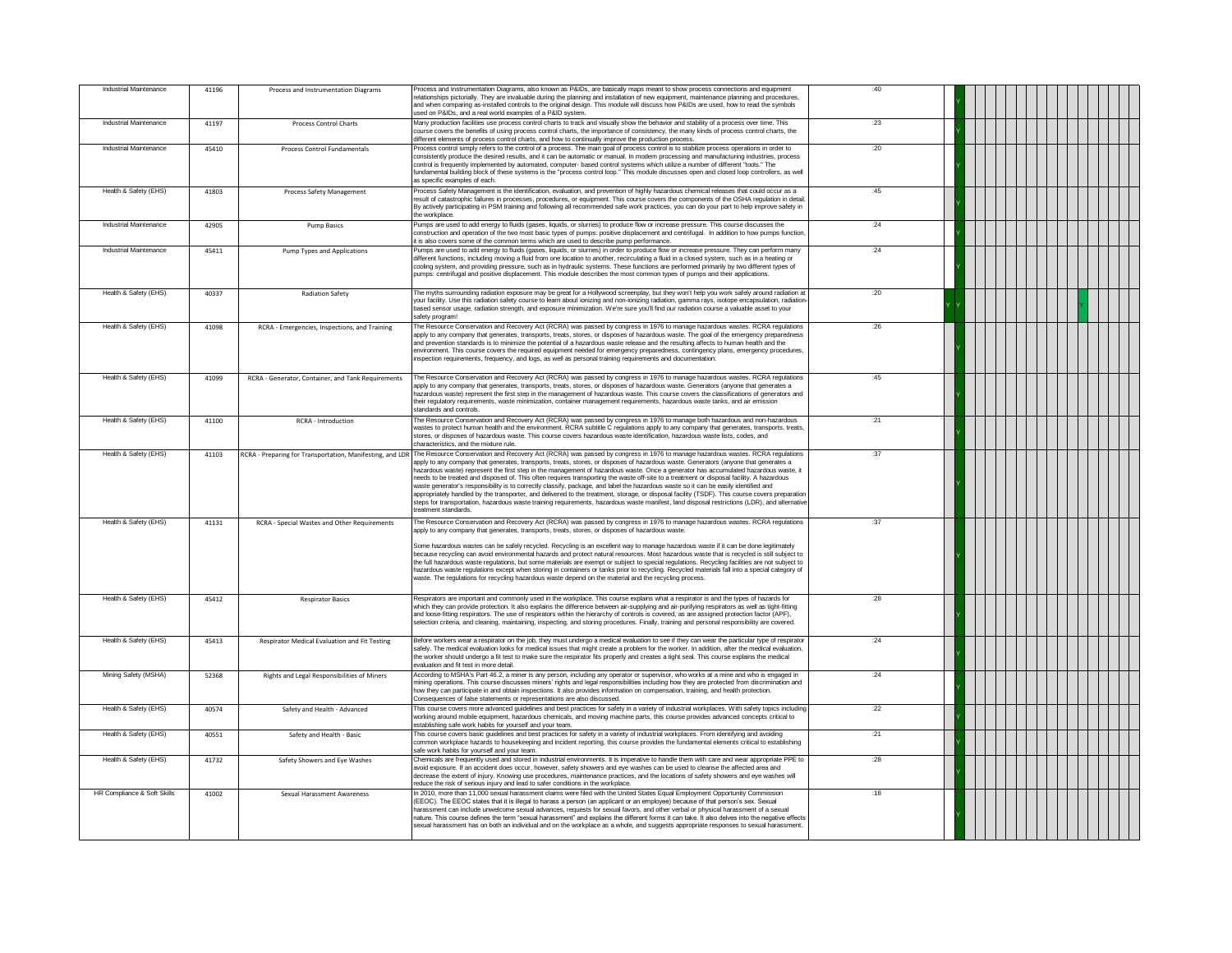| Health & Safety (EHS)                         | 52579 | Shoulder Injury Prevention                            | In the U.S., shoulder injuries result in more days away from work than any other work-related injury. Many activities – including reaching<br>and lifting - can strain the body and cause injuries to the back, neck, shoulders, and limbs. To prevent shoulder injuries, make sure<br>equipment and controls are maintained and function correctly, follow safe work practices, use required PPE, don't overexert, maintain good<br>posture, and stretch and take breaks regularly. It is also important to exercise and take care of yourself during non-work hours.                                                                                                                                                                | :32         |  |
|-----------------------------------------------|-------|-------------------------------------------------------|---------------------------------------------------------------------------------------------------------------------------------------------------------------------------------------------------------------------------------------------------------------------------------------------------------------------------------------------------------------------------------------------------------------------------------------------------------------------------------------------------------------------------------------------------------------------------------------------------------------------------------------------------------------------------------------------------------------------------------------|-------------|--|
| Mining Safety (MSHA)                          | 40340 | Site Rules and Hazard Reporting                       | Every mining company has its own set of policies and procedures that quide safety and hazard reporting. This course discusses site rules<br>and hazard reporting procedures that are common to most mine sites, as well as requirements and procedures for reporting hazards to<br>MSHA. It also contains information on immediately reportable incidents and the required contents of a mine's emergency spill response<br>nlan.                                                                                                                                                                                                                                                                                                     | :10         |  |
| Health & Safety (EHS)                         | 52562 | Slip, Trip, and Fall Prevention Inspections           | Slips, trips, and falls (STFs) are a leading cause of work-related injuries, and the second leading cause of workplace fatalities, after<br>motorized vehicle incidents. A comprehensive floor and walkway safety program can greatly reduce STF hazards and incidents. Among<br>other things, this program should include floor and walkway audits and STF prevention inspections performed by trained and qualified<br>bersons. STF prevention inspections should include annual inspections, routine safety inspections, and change analyses.                                                                                                                                                                                      | : 28        |  |
| Health & Safety (EHS)                         | 41525 | Slips, Trips and Falls                                | Falling at work may not seem very dangerous, but falls are the leading cause of workplace injuries. They commonly cause cuts, bruises,<br>broken bones, back injuries, sprains, and strains. Hazards that cause slips, trips, and falls can be controlled and eliminated if they are<br>identified, reported, and corrected. This course describes common causes of slips, trips, and falls, how they can be prevented, and first aid<br>procedures for fall injuries                                                                                                                                                                                                                                                                 | .16         |  |
| Health & Safety (EHS)                         | 52563 | <b>SPCC</b> Inspections                               | The purpose of the EPA's Spill Prevention, Control, and Countermeasure rule is to prevent oil contamination of navigable waterways and<br>adioining shorelines. Facilities which store or handle sufficient quantities of oil are required to create an SPCC plan, which includes<br>inspection and testing procedures and schedules. The purpose of SPCC inspections is to prevent oil discharges due to container and<br>equipment failures. Personnel conducting the inspections are trained to look for signs of corrosion, leaks, brittle fracture, overflows, and<br>other problems                                                                                                                                             | :31         |  |
| Health & Safety (EHS)                         | 52564 | SPCC Run-On and Run-Off                               | The purpose of the EPA's SPCC rule is to prevent oil contamination of navigable waters and adjoining shorelines. Facilities which store or<br>handle large quantities of oil are required to create an SPCC plan whose purpose is to prevent, control, and deal with oil discharges. One<br>way these facilities can unintentionally discharge oil to waterways is with runoff. To prevent this, they can prevent run-on from reaching<br>equipment with the potential for oil discharges, and also prevent oil-containing runoff from leaving the facility. This module describes the<br>containment measures that can be used to accomplish these goals.                                                                            | :29         |  |
| Health & Safety (EHS)                         | 52565 | SPCC Secondary Containment                            | At facilities regulated by the SPCC Rule, all containers, equipment, and areas with the potential for oil discharges are subject to secondary<br>containment requirements. Affected equipment and areas must have "appropriate containment" that is able to contain the most likely<br>quantity of oil that would be discharged until it can be cleaned up. The original containers, equipment, and piping serve as the "primary<br>containment," while the "secondary containment" serves as "backup" protection against spills, leaks, and primary containment failures. This<br>nodule describes the secondary containment that can be used to prevent oil discharges                                                              | :40         |  |
| Health & Safety (EHS)                         | 42289 | Spill Prevention, Control, and Countermeasures        | When oil is spilled, it can endanger public health and the environment, as well as cost millions of dollars in clean up and disposal. To<br>prevent oil contamination of navigable waterways and adjoining shorelines, the U.S. Environmental Protection Agency created the Spill<br>Prevention, Control, and Countermeasure rule. Having a spill prevention plan in place is among the most effective and efficient tools in<br>preventing environmental contamination. This course will discuss spill-related pollution, spill prevention techniques, appropriate procedures<br>.<br>for controlling a spill in the event that one occurs, and countermeasure techniques that can be taken to help comply with federal regulations. | :50         |  |
| Health & Safety (EHS)                         | 42906 | <b>Steam Pipe Safety</b>                              | Steam is used around the world in many different ways. In industrial environments, it is commonly used for power generation and in heating<br>and drying applications. When used properly, steam is one of the cleanest, most efficient, and safest forms of energy in use. However,<br>employees should be prepared and aware of the hazards present when working around steam pipes in order to avoid accidents and injuries<br>This course describes the hazards presented by steam pipes, how to prevent them, as well as how to properly inspect, insulate, and label<br>team pipes                                                                                                                                              | :31         |  |
| Health & Safety (EHS)                         | 52568 | <b>Steel Erection Safety</b>                          | Steel erection involves assembling and connecting steel beams to form a structural frame for buildings and bridges. There are many<br>obvious hazards associated with lifting large, heavy steel members and working at heights. According to the United States Bureau of Labor<br>Statistics, an average of 15 ironworkers die each year in work related accidents. Precautions should be taken to prevent injuries during the<br>construction, alteration, and/or repair of single and multi-story buildings, bridges, and other structures where steel erection occurs. This<br>nodule provides hazard awareness information to prevent the most common incidents.                                                                 | :32         |  |
| Health & Safety (EHS)                         | 52569 | Storage and Handling of Combustibles                  | Category 3 and 4 flammables, previously identified as "combustibles," have higher flash points than category 1 and 2 flammables, which<br>neans that they require higher temperatures to produce vapors that will ignite and burn if an ignition source is present. To safely store and<br>handle combustible liquids, make sure you read and understand their labels and safety data sheets, and fully understand their hazards. Also<br>ollow the combustible liquid storage and handling best practices in this module and for your workplace.                                                                                                                                                                                     | :29         |  |
| Health & Safety (EHS)                         | 52570 | Storage and Handling of Corrosives                    | Corrosives are substances that damage or destroy other substances on contact. Most are strong acids, strong bases, or concentrated<br>solutions of weak acids or weak bases. To safely store and handle corrosives, read the container labels and safety data sheets, and follow<br>the requirements and precautions they contain. Also follow the storage and handling best practices for hazardous chemicals and corrosives<br>for your workplace and listed in this module, and keep an accurate inventory at all times.                                                                                                                                                                                                           | :32         |  |
| Health & Safety (EHS)                         | 52571 | Storage and Handling of Flammables                    | GHS Category 1 and 2 Flammable liquids have flash points below 73.4 °F (23 °C), which means that they produce vapors that can ignite<br>and burn at normal working temperatures if an ignition source is present. Their ability to self-ignite and to explode under certain conditions<br>make them particularly hazardous. To safely store and handle flammable liquids, read and understand their labels and safety data sheets,<br>and follow the best practices and regulations included in this module and established for your worksite or location.                                                                                                                                                                            | :39         |  |
| Health & Safety (EHS)                         | 52592 | Storage and Handling of Pesticides                    | Pesticides are used in many different applications to prevent, destroy, repel, and mitigate "pests." A "pest" can be any plant or animal that<br>endangers our food supply, health, or comfort. Because pesticides are toxic, they are inherently bazardous. To avoid their potential bazards,<br>always review and follow the recommendations and precautions listed on pesticide labels and in SDSs, and adhere to the best practices<br>presented in this module, plus any that have been established for your workplace.                                                                                                                                                                                                          | :36         |  |
| Health & Safety (EHS)                         | 40341 | Stormwater Pollution Prevention                       | Stormwater runoff is the result of precipitation created by rain or snowmelt flowing over any exposed surface, such as equipment, roofs,<br>roads, and pastures. As the water flows over urbanized and industrial areas it has the potential to pick up a number of contaminants like oil<br>sediment, chemicals, and litter. This water is then transported to nearby waterways. Polluted stormwater draining from urbanized areas is<br>one of the leading causes of water pollution in lakes, streams, and oceans. This course describes the legal provisions related to stormwate<br>pollution prevention as well as structural and operational best management practices at facilities                                           | :21         |  |
| HR Compliance & Soft Skills                   | 40617 | <b>Stress Management and Prevention</b>               | Employees constantly encounter conflicts with bosses, changing responsibilities, financial pressures and many other situations that can<br>lead to stress. Workplace stress can negatively affect a company due to decreased attendance, proficiency, and productivity. This course<br>will help workers identify potential stressful situations, become aware of the effects stress can have on their health, relationships, and<br>careers, as well as list ways to manage stress.                                                                                                                                                                                                                                                  | :20         |  |
| HR Compliance & Soft Skills                   | 42291 | <b>Substance Abuse Awareness</b>                      | Drug addiction is when an individual is involved in compulsive drug seeking and use, regardless of any negative health or social<br>consequences. This compulsive drug use can cause employees to be more likely to miss work, be less productive, or even be involved in<br>on-the-job accidents. This course raises awareness by discussing the effects of different types of drugs and alcohol as well as how to<br>ecognize and deal with symptoms of abuse                                                                                                                                                                                                                                                                       | : 28        |  |
| Health & Safety (EHS)<br>Mining Safety (MSHA) | 41526 | Supported Scaffold Safety                             | This course covers some of the more important OSHA requirements for supported scaffolds, as well as basic safe practices for working on<br>or near these scaffolds. It is intended as an introductory or refresher course for construction and general industry workers who will be<br>vorking on or near scaffold systems<br>Mining is the search for, extraction, and processing of valuable materials from the earth's crust. Surface and underground mining are                                                                                                                                                                                                                                                                   | :40<br>: 28 |  |
| Industrial Maintenance                        | 40342 | Surface Mine Development, Operations, and Reclamation | currently the most commonly employed methods for accessing ore, minerals, or other metal and nonmetal commodities. This course covers<br>common mining methods, as well as the lifecycle of a mine, from the development through reclamation.                                                                                                                                                                                                                                                                                                                                                                                                                                                                                         | :23         |  |
|                                               | 41198 | <b>Table Saw Basics</b>                               | Fable saws are essential tools used to accurately cut lumber and sheet materials like plywood and particleboard. This course discusses the<br>location and function of the major components of a typical table saw and safety quidelines to follow while working on and around a table<br>saw. It concludes by illustrating how to adjust the blade height and blade tilt, as well as how to square the blade and set the cut width.<br>Understanding the table saw will allow you to use the saw properly and effectively, and will help prevent you or your co-workers from being<br>seriously injured.                                                                                                                             |             |  |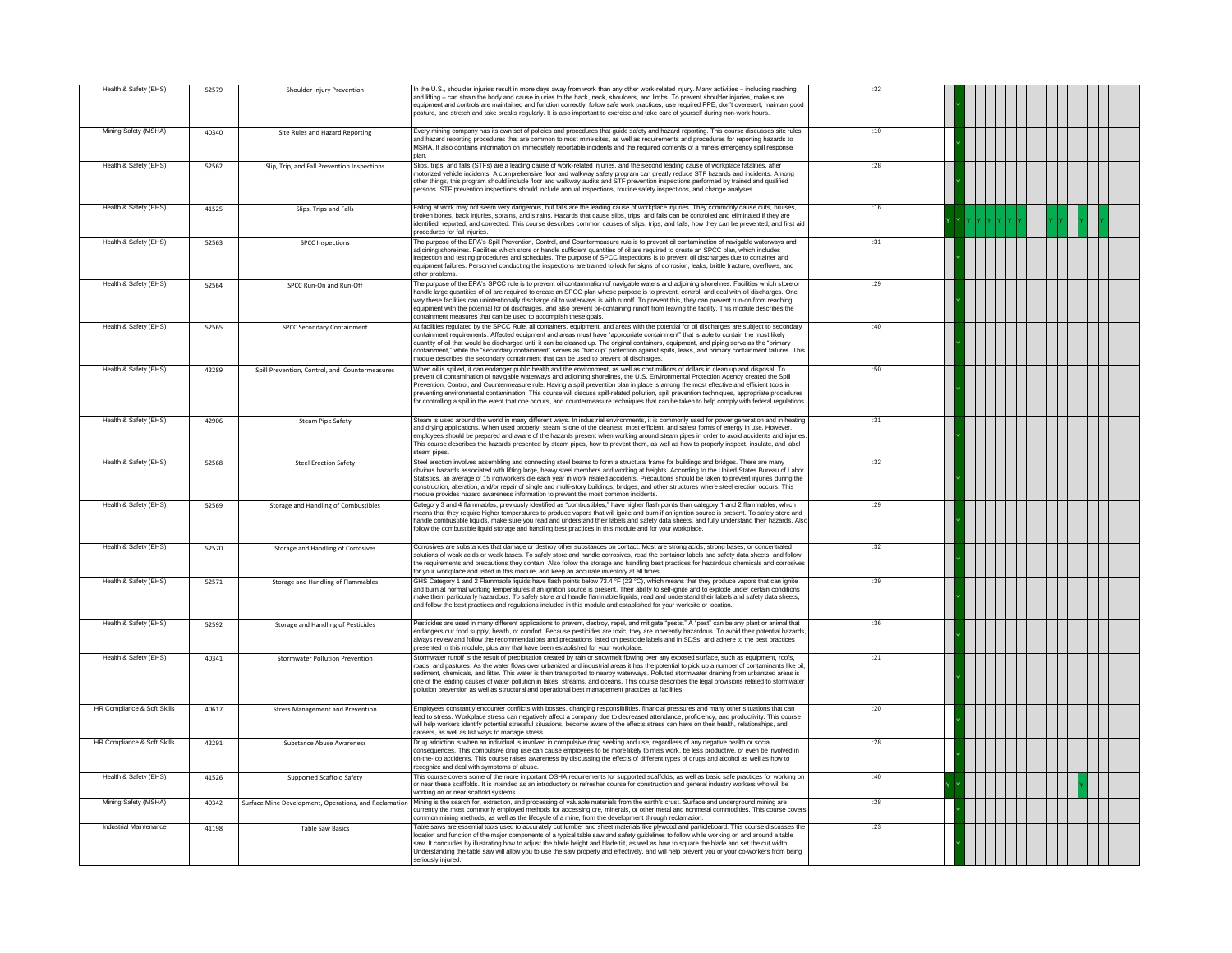| Industrial Maintenance      | 41729 | Table Saw Operations                            | Table saws are essential tools used to accurately cut lumber and sheet materials like plywood and particleboard. This course discusses the<br>location and function of the major components of a typical table saw, safety quidelines to follow while working on and around a table saw,<br>several different cut types that can be performed by a table saw, and the techniques used make those cuts. Understanding how the table<br>saw operates will allow you to use it properly and effectively, and will help prevent you or your co-workers from being seriously injured.                                                                                                                                                                                                                                  | :20 |                                           |
|-----------------------------|-------|-------------------------------------------------|-------------------------------------------------------------------------------------------------------------------------------------------------------------------------------------------------------------------------------------------------------------------------------------------------------------------------------------------------------------------------------------------------------------------------------------------------------------------------------------------------------------------------------------------------------------------------------------------------------------------------------------------------------------------------------------------------------------------------------------------------------------------------------------------------------------------|-----|-------------------------------------------|
| Health & Safety (EHS)       | 42293 | <b>Tanker Rollover</b>                          | Approximately 1300 tanker truck rollovers occur every year. These rollovers are the reason behind one in four accident-related truck driver<br>deaths. This course emphasizes the importance of drivers paying close attention to the road and its conditions, as well as how their<br>behaviors and decisions can factor in a rollover                                                                                                                                                                                                                                                                                                                                                                                                                                                                           | :21 |                                           |
| Industrial Maintenance      | 42907 | <b>Temperature and Light Sensors</b>            | Temperature sensors are used to help ensure that a process or application is staying within a safe temperature range during operation.<br>They also aid in measuring the temperature of equipment under hazardous conditions such as extreme heat, or when an area is<br>naccessible by normal means. At the end of this module you will be able to list the different types of temperature sensors and state how the<br>different types of light sensors work.                                                                                                                                                                                                                                                                                                                                                   | :18 |                                           |
| Health & Safety (EHS)       | 41510 | <b>Trenching and Excavating Safety</b>          | This course covers safe work practices for excavation and trenching work. It is meant to be used as an introductory or refresher course for<br>construction workers involved in digging or working in an excavation. It is based on OSHA Construction regulations and industry best<br>practices.                                                                                                                                                                                                                                                                                                                                                                                                                                                                                                                 | :26 |                                           |
| Health & Safety (EHS)       | 41527 | <b>Trenching and Excavating Soil Properties</b> | This course covers the importance of soil properties and classifications when engaging in excavation work. It is meant to be used as an<br>introductory or refresher course for construction workers who will be digging or working in excavations. It is based on OSHA excavation<br>egulations and on recognized best practices.                                                                                                                                                                                                                                                                                                                                                                                                                                                                                | :15 |                                           |
| Health & Safety (EHS)       | 45027 | <b>Truck Mounted Crane</b>                      | Cranes are important pieces of equipment that are carefully designed and manufactured. When used properly, cranes provide a safe way to<br>lift objects, and truck mounted cranes can be especially useful because they are mobile. However, cranes can pose many safety hazards,<br>Cranes can tip over or contact electrical power lines. There is also the potential for moving or falling objects to strike workers, which is the<br>leading cause of crane-related fatalities. Operators must be properly trained and everyone on the jobsite should be familiar with truck<br>mounted crane safety. This course will describe common truck mounted crane types and components. The main focus of the module will be<br>on the safe operation of truck mounted cranes                                        | :42 |                                           |
| Health & Safety (EHS)       | 42908 | <b>Turpentine Awareness</b>                     | Furpentine, also called the spirit of turpentine, oil of turpentine, or wood turpentine, is a fluid obtained by distilling resin from pine trees and<br>other coniferous trees. It is a colorless, volatile liquid with a strong odor. Turpentine is often used as a solvent or thinner for oil-based paints<br>and varnishes. Working with or around turpentine is sometimes unavoidable, so it is critical that you use the proper PPE, follow standard<br>procedures, and know how to handle leaks, spills, and other emergency situations. This course describes what turpentine is, its uses, the<br>azards it presents, and how to protect vourself from those hazards.                                                                                                                                     | :21 |                                           |
| Mining Safety (MSHA)        | 40443 | <b>Typical Surface Mining Equipment</b>         | Mining operations require the use of many different types of equipment and structures. This course discusses the most common types of<br>mobile and stationary equipment used in the mining industry, such as dozers, dredges, backhoes, and shovels, as well as haulage and<br>human transport vehicles. Information on stationary equipment, such as conveyor systems, generators, bins, hoppers, feeders, crushers,<br>screens, and classifiers is also provided. This course also briefly describes commonly used buildings and structures, such as maintenance<br>shops, truck scales, and equipment washing facilities.                                                                                                                                                                                     | :36 |                                           |
| Health & Safety (EHS)       | 52595 | Underground Storage Tank Requirements (UST)     | Any tank, and associated underground piping, with at least 10% of its volume underground is considered an underground storage tank<br>(UST). Until the 1980s, most USTs were made of bare steel, which easily corroded. This allowed the tank contents to leak into the<br>environment and contaminate soil and groundwater. So, beginning in 1984, Congress passed a series of laws to address leaking<br>underground storage tanks that contain petroleum or other hazardous substances. The federal UST program sets minimum operating<br>requirements and technical standards for tank design and installation, spill and overfill control, leak detection and response, and corrective<br>actions.                                                                                                           | :45 |                                           |
| Industrial Maintenance      | 41199 | <b>Understanding Facility Costs</b>             | Reducing costs will make your facility more profitable and more successful. The more successful your facility is, the more job security and<br>opportunities for success you and your coworkers will have. This course discusses the relationship between the business terms: revenue.<br>cost and profit and illustrates the importance of identifying areas to reduce waste at the facility where you work, even when they are small.                                                                                                                                                                                                                                                                                                                                                                           | :16 |                                           |
| Health & Safety (EHS)       | 52596 | Universal Waste Storage and Handling            | There are four main categories of universal waste: batteries, lamps, pesticides, and mercury-containing equipment. These special<br>categories of hazardous wastes are meant to reduce the management burden and facilitate the recycling of universal wastes. This course<br>will cover storage, container labeling, handling, and spill cleanup procedures for universal wastes.                                                                                                                                                                                                                                                                                                                                                                                                                                | :31 |                                           |
| Industrial Maintenance      | 41003 | <b>Valve Basics</b>                             | Valves are used throughout most industrial work places, but what do you know about them? Given their importance, it's surprising that<br>many people don't know what valves do or how they do it. This course offers a solid introduction to many basic concepts related to the<br>valves used in general industry. So whether you're a complete novice, filling some gaps in your knowledge, or just brushing up, Valve<br>Basics has the information vou're looking for.                                                                                                                                                                                                                                                                                                                                        | :29 |                                           |
| Industrial Maintenance      | 45414 | Valve Common Problems                           | Valves are critical in many workplaces, and so it's important to know how to avoid, diagnose, and fix common valve-related problems. This<br>course focuses on flashing, cavitation, choked flow, turbulence, and noise, explaining the causes of each and providing possible solutions                                                                                                                                                                                                                                                                                                                                                                                                                                                                                                                           | :31 |                                           |
| Industrial Maintenance      | 41004 | Valve Performance                               | You may know how valves work, but do you know how to select the right valve for the job based on its performance characteristics? If not,<br>this is the course vou've been looking for. Learn all the basic concepts and terms for evaluating a valve, including those for the amount of<br>fluid that can flow through a given valve in a period of time, the distance the valve stem travels from the open to closed position and the<br>relationship between the valve travel distance and the corresponding changes in flow rate. You'll also discover how the performance of a<br>valve can change after it's installed in a real system with varying conditions, how well a valve can withstand pressure and prevent leakage,<br>and how control systems can be used to increase the efficiency of valves. | :18 |                                           |
| HR Compliance & Soft Skills | 41200 | Violence in the Workplace                       | Every year in the U.S., there are an estimated 2 million reported cases of workplace violence. NIOSH defines workplace violence as any act<br>or threat of physical violence, harassment, or intimidation that occurs in the workplace. It can be instigated by criminals, customers, co-<br>workers, or someone you have a personal relationship with. This course will raise awareness of the consequences of workplace violence<br>and describe how to recognize warning signs so you and your coworkers can avoid these dangerous situations.                                                                                                                                                                                                                                                                 | :18 |                                           |
| Health & Safety (EHS)       | 52597 | Volatile Solvent Spill Response                 | Spills involving volatile solvents are a unique class of spills. This is due to the fact that in addition to any damage and pollution directly<br>caused by the spilled liquid, evaporation of a volatile solvent will contaminate the air in the vicinity with the gaseous form of the liquid.<br>Because the vapors from most volatile solvents are flammable and toxic to some degree, the response to this type of spill must take the<br>presence of the vapor into consideration                                                                                                                                                                                                                                                                                                                            | :20 |                                           |
| Health & Safety (EHS)       | 42909 | Warehouse and Loading Dock Safety               | Warehouses are large, open rooms or structures commonly used to receive, organize, store, and ship goods to customers or other<br>facilities. Most warehouses have a loading dock where trucks and railcars can be loaded for shipment of finished goods. High noise levels,<br>limited visibility, use of heavy equipment, and 24-hour operations can make warehouses and loading docks extremely dangerous work<br>areas. To safely work in this environment, employees should be properly trained to recognize and avoid common hazards.                                                                                                                                                                                                                                                                       | :31 |                                           |
| Health & Safety (EHS)       | 45026 | <b>Welding Safety</b>                           | Welding is a very effective workplace technique used to fuse or cut metal, though it is not without dangers. Knowing the hazards of welding<br>and following the correct procedures will help prevent personal injury, fatalities, and property damage. This course will cover welding-<br>specific personal protective equipment, arc and gas welding, brazing and soldering, as well as the hazards they present. Lastly, this course<br>discusses safety procedures used to minimize the exposure to different welding hazards.                                                                                                                                                                                                                                                                                | :26 |                                           |
| Health & Safety (EHS)       | 42910 | Wire Rope Basics                                | Wire ropes are used on machines that lift and move heavy loads because they are strong, durable, and resistant to abrasion. They are<br>commonly used in many industrial applications such as wire rope slings, derricks, cranes, hoists, and many more, In this course, you will<br>learn about the basic construction of a wire rope as well as the different core types, strand materials, and rope finishes available for wire<br>ropes. You will also learn the meaning of lay and about different lay types. This course ends with a description of the different construction<br>types, wire rope design compromises, and a wire rope's maximum working load.                                                                                                                                              | :26 |                                           |
| Health & Safety (EHS)       | 41730 | Wire Rope Safety and Operation                  | Wire ropes are used on machines that lift and move heavy loads. Because of the potentially high loading on wire ropes, they can be one of<br>the most dangerous pieces of equipment at a worksite. In this course, you will learn which personal protective equipment to wear while<br>using wire ropes, safety guidelines for working with wire ropes, and how to recognize potential wire rope hazards. Because of the potential<br>for accidents, knowing how to properly use and safely work around wire ropes is crucial to your safety and the safety of your co-workers.                                                                                                                                                                                                                                   | :18 |                                           |
| Industrial Maintenance      | 45415 | Wood and Insulation Basics                      |                                                                                                                                                                                                                                                                                                                                                                                                                                                                                                                                                                                                                                                                                                                                                                                                                   | :23 | TE DE LA PORTE DE LA PORTE DE LA PORTE DE |